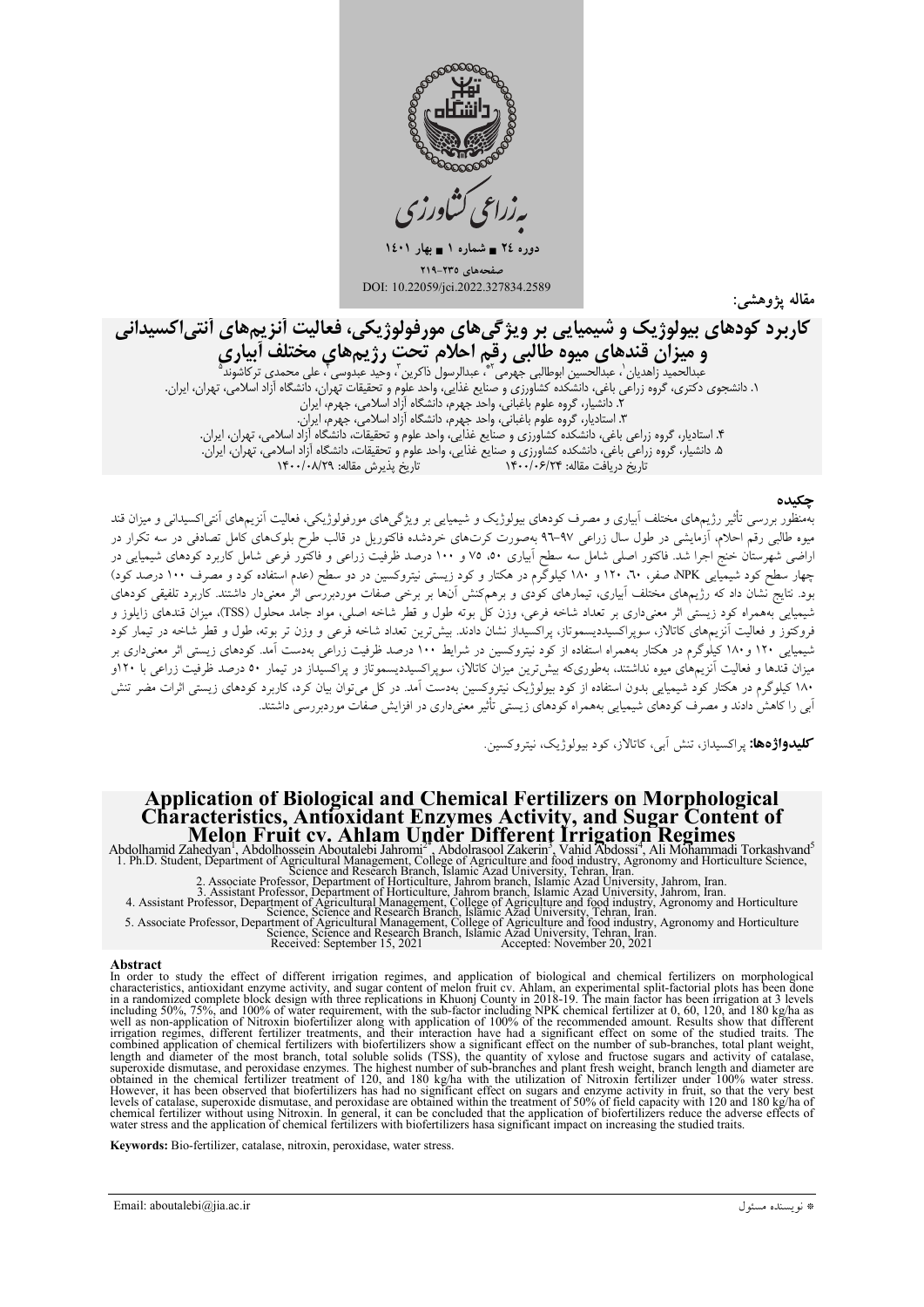### ١. مقدمه

طالبی (.Cucumis melo L) گیاهی است از خانواده کدوئیان كه داراي ميوههاي معطر مي باشد (Zahedyan et al., 2021). طالبی و خربزه از مهمترین گیاهان جالیزی میباشند که با دارابودن ارقام و تودههای بسیار متنوع، دامنه گسترش زیادی داشته و هر ساله در بسیاری از مناطق جالیزکاری ایران پرورش داده میشوند (Mirzabe et al., 2017). رشد بهینه گیاه و موفقیت در تولید محصول به شرایطی همچون خاک مناسب و وجود آب و عناصر غذایی کافی نیاز دارد .(Zahedyan et al., 2021)

تنشهای محیطی از عواملی هستند که از رشد و توسعه مناسب گیاه جلوگیری کرده و عملکرد (رویشی و زایشی) گیاه را بهشدت کاهش می دهند (Zahedyan et al., 2021). تنش آبی مهمترین محدویت محیطی را نشان میدهد که رشد و بازده عملکرد گیاهان را در سراسر جهان محدود می کند (Adibah & Ainuddin 2011). گیاهان پاسخ حساس یا تحمل، به تنش آبی را نشان میدهند که با اثرات متقابل عوامل فیزیولوژیکی، بیوشیمیایی و مورفولوژیکی مشخص میشود (Penella *et al.*, 2014). تنش کمبود آب زمانی رخ میدهد که سرعت تعرق بیش از سرعت جذب آب باشد (Barbara et al., 2014).

تنش کمبود آب، صدمات متعددی را به گیاهان وارد می کند و گیاهان واکنشهای متفاوتی را در جریان تنش از خود نشان مىدهند. تنش خشكى باعث بستهشدن روزنهها و كاهش ميزان تعرق و فتوسنتز خالص، كاهش پتانسيل آب بافتهای گیاه، تجمع آبسزیک اسید، پرولین ( ,Khan et al 2012)، گلیسین، بتائین و پلیفنلها ( ,Fariduddin et al 2013)، مانيتول، سوربيتول، تشكيل تركيبات حذفكننده رادیکالهای آزاد (آنتی اکسیدانها) و سنتز پروتئینهای جدید (Khan et al., 2012) می شود. این متابولیتها تحت تنش کمبود اّب تجمع پیدا میکنند و به عنوان تنظیم کنندههای

یه زراعی کشاورزی دوره ٢٤ = شماره ١ = بهار ١٤٠١

اسمزی در حفظ تورژسانس سلولی ایفای نقش می نمایند (Kirkham, 2016). از اثرات تنش خشکی بر گیاهان افزایش توليد گونههاي فعال اكسيژن (ROS) است كه باعث تخريب پروتئین و لیپیدهای غشا و بسیاری از ماکرومولکولهای درونی گیاه می شوند (Zhanassova et al., 2021). یکی از مکانیسمهایی که در گیاهان برای مقابله با ROS ایجاد سیستم دفاعی آنتی|کسیدانی و تولید برخی از املاح سازگار مانند بتائين و پرولين در گياهان است (Wang et al., 2009). سیستمهای دفاعی در محافظت از گیاه در برابر اکسیداسیون ROS نقشی داشته و به سلولها در حفظ حالت هیدراته کمک میکنند و از این طریق با ایجاد مقاومت در برابر .<br>خشکسالي و کمآبي سلولي از گياه محافظت مي.شود (Zhanassova et al., 2021). بهطورعمده رسيدن و كيفيت میوه ملونها بهوسیله مقدار قند آنها ارزیابی میشود. تجمع قندها نه تنها در طول نمو میوه و نیز در بازارپسندی آن تأثیر بسیار میگذارد، بلکه با تجمع در سلولهای گیاهی میزان اسمولیتهای مؤثر در وقوع تنظیمات اسمزی و مقاومت به تنشها را افزايش مىدهند (Zeinali et al., 2015).

امروزه با توجه به مشکلات زیستمحیطی متعددی که مصرف بی رویه کودهای شیمیایی بههمراه داشته است استفاده از کودهای زیستی در کشاورزی دوباره مطرح شده است (Kilic et al., 2021). استفاده از کودهای شیمیایی در ابتدای فصل زراعی، ممکن است بخشی از فرم شیمیایی قابل استفاده عناصر برای گیاه به فرمهای دیگر تبدیل شود و یا از طریق آبشویی از دسترس گیاه خارج شوند. بنابراین جهت افزایش کارایی مصرف عناصر غذایی، روش۵ای مصرف کود باید به گونهای تغییر کند که مواد غذایی موردنیاز گیاه در طول یک مدت طولانی و بدون تلفات در اختیار گیاه قرار گیرد (Kennedy et al., 2004; Negi et al., 2021). استفاده از کودهای زیستی حل کننده فسفر و تثبیتکننده نیتروژن از جمله روشهای عملیات زراعی بهینه است که می تواند این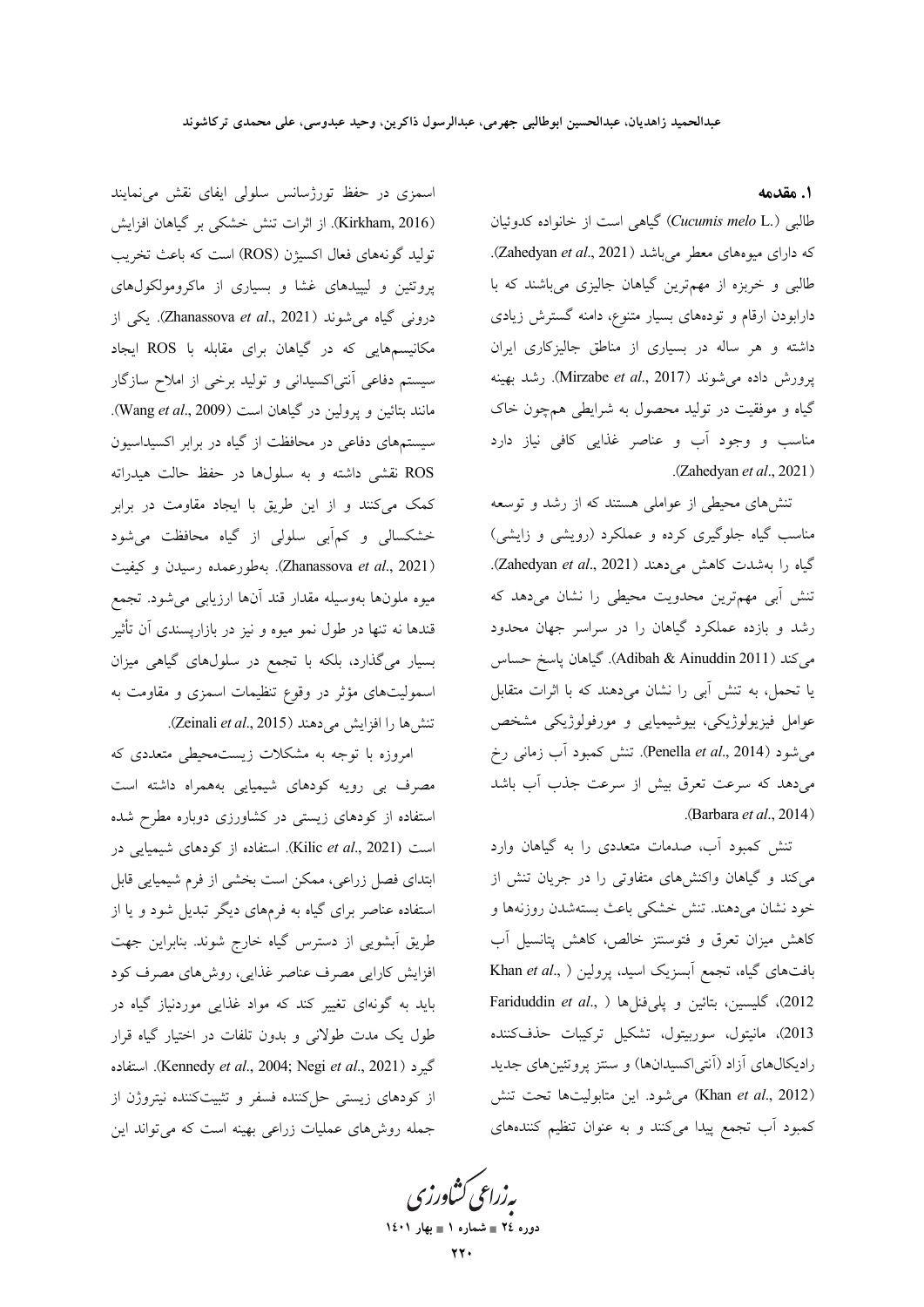## کاربرد کودهای بیولوژیک و شیمیایی بر ویژگیهای مورفولوژیکی، فعالیت آنزیمهای آنتی|کسیدانی و میزان قندهای میوه طالبی رقم احلام تحت رژیمهای مختلف آبیاری

خربزه در شرايط تنش زيستي شد ( Nastari Nasrabadi et al., 2020). سطوح مختلف أب أبياري و كودهاي زيستي باعث بهبود عملکرد، کیفیت میوه هندوانه در خاک شنبی شد (Khalifa, 2020). عملکرد و ترکیبات زیستفعال میوههای توتفرنگی با استفاده از کودهای آلی و کودهای زيستي افزايش يافت (Negi et al., 2021).

در زمان تنش أبي جذب برخي عناصر بهويژه نيتروژن در خاک کاهش می یابد و حفظ تعادل بین میزان رطوبت خاک و مصرف نیتروژن ضروری میباشد. بنابراین هدف از انجام این پژوهش بررسی اثرات سطوح کودهای شیمیایی و بیولوژیکی و معرفی بهترین تیمار کودی برای بهبود ویژگیهای کیفی میوه و عملکرد طالبی رقم احلام در رژیمهای مختلف آبیاری بود.

## ۲. مواد و روشها ۱. ۲. مواد گیاهی و اعمال تیمارها

بهمنظور بررسی اثر کودهای شیمیایی و کود زیستی نیتروکسین در طی رژیمهای ابیاری، روی ویژگیهای رشدی و عملکرد طالبی رقم احلام ( Cucumis melo L. cv. Ahlam)، آزمایشی در اراضی شهرستان خنج استان فارس (N, 0۳°۲٦'E) در طول سال زراعی ۹۷-۹۲ اجرا شد. این شهرستان دارای تابستانی طولانی و زمستانی کوتاه و ارتفاع از سطح دریا ۱۰٤٤ متر است و ویژگیهای هواشناسی در جدول (۱) ارائه شده است.

Wu et al., 2005; Cvelbar Weber ) نقص را برطرف نمايد et al., 2021). كودهاى زيستى، حاوى مواد نگهدارنده با جمعیت متراکم از یک یا چند نوع میکروارگانیسم مفید خاکزی بوده و یا بهصورت فرآورده متابولیکی این موجودات هستند که بهمنظور بهبود حاصل خیزی خاک در یک سیستم کشاورزی پایدار بهکار می روند. باکتریهای آزادزی تثبیتکننده نیتروژن از قبیل .Azotobacter spp و .Azospirillum spp نهتنها باعث تثبيت نيتروژن مى شوند، بلکه قادر به تولید فیتوهورمونهایی مثل اسید جیبرلیک و Mahfouz & Sharaf-Eldin, ) ايندول استيك اسيد هستند 2007). همچنین Yuan et al. (2013) نشان دادند که کاربرد کودهای شیمیایی در ترکیب با کودهای زیستی بهطور معنیداری فیزیولوژی گیاه را از طریق افزایش مواد فتوسنتزی و درنهایت جذب عناصر از خاک تحت تأثیر قرار میدهد. به جذب آسانتر مواد مغذی و سرعت بالاتر فتوستنز کمک .<br>نموده که منجر به بهبود صفات گیاهی و وزن خشک گیاه تحت تنش أبي مي شوند. برخي پژوهش گران گزارش نمودند که استفاده از کودهای شیمیایی و بیولوژیکی بهصورت تركيبي بهطور قابلتوجهي باعث افزايش عملکرد، افزایش تعداد برگ، سطح برگ، جذب نیتروژن، فسفر و يتاسيم در خيار (El-Sayed et al., 2016)، طالبي Castellanos et al., ) و خربزه ( .Al-Fraihat, 2011) 2011) شده است. كاربرد كودهاي زيستي باعث افزايش میزان تولید پرولین، قندهای محلول و کاهش میزان رنگدانههای فتوسنتزی و محتوای رطوبت نسبی برگ گیاه

| جدول ۱. ویژگیهای هواشناسی شهرستان خنج در خلال ماههای دی تا اردیبهشت سال زراعی ۹۷–۱۳۹۲ |  |  |  |  |  |
|---------------------------------------------------------------------------------------|--|--|--|--|--|
|---------------------------------------------------------------------------------------|--|--|--|--|--|

| ماه      | میانگین دمای روزانه | متوسط رطوبت (%)                | میانگین بارندگی (ml) | متوسط کمینه دما (°C) | متوسط بیشینه دما (C)       |
|----------|---------------------|--------------------------------|----------------------|----------------------|----------------------------|
| دی       | 1٤/٤                | ٤١                             |                      | $\Omega/\mathcal{A}$ | $Y\Lambda/T$               |
| بهمن     | ۱۵/۸                | $\Upsilon\Upsilon/\Sigma$      |                      | $V/\mathsf{O}$       | ٣٢                         |
| اسفند    | ۱۹                  | 27/1                           | $Y\S$                | ۱۱/۸                 | $T1/\epsilon$              |
| فروردين  | $Y_{2/0}$           | ۲V                             | ۱۳                   | ۱٦/٢                 | $\Upsilon\Lambda/\Upsilon$ |
| ارديبهشت | ۲۸/٦                | $\Upsilon \Upsilon / \Upsilon$ | ۱۱۲                  | ۱/۳                  | $2 \cdot \Lambda$          |

دوره ٢٤ = شماره ١ = بهار ١٤٠١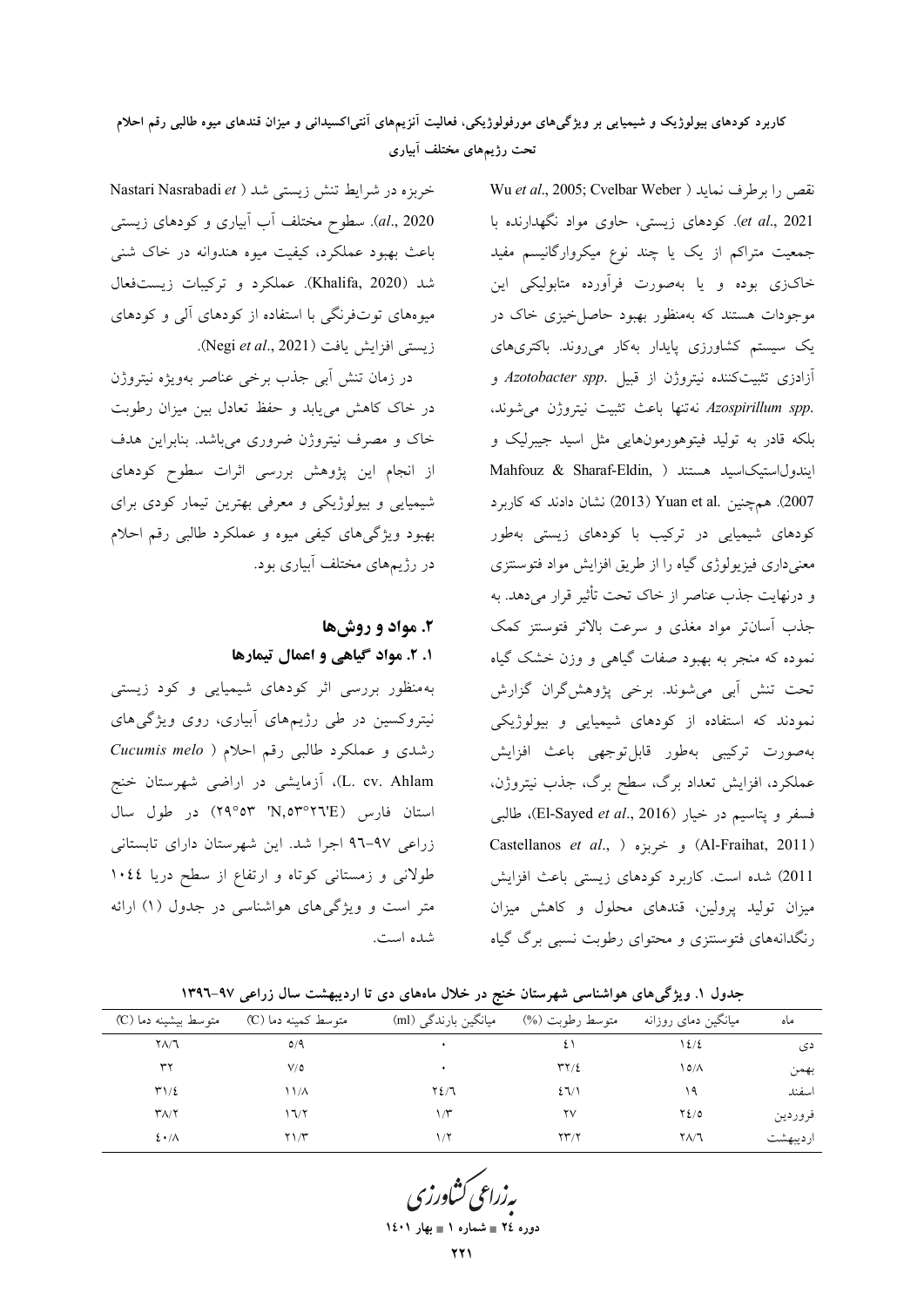ابتدا پس از کاشت بذر، اولین آبیاری همه تیمارها

بهصورت کامل صورت گرفت و پس از آن بهمدت یک

ماه آبیاری صورت نگرفت (بهدلیل کشت زیر تونل و عدم

نیاز به آبیاری) و سپس بعد از یک ماه، آبیاری بهصورت

پنج روز در میان و بعد از سه هفته، سه روز در میان

بهمدت سه هفته و پس از آن، دو روز در میان صورت گرفت. مدت زمان آبیاری ٥٠ درصد ظرفیت زراعی ٤٠

دقيقه (٢٨/٧٥ ليتر براي هر كرت)، آبياري ٧٥ درصد ظرفیت زراعی ٦٠ دقیقه (٤٣/١٢ لیتر برای هر کرت) و

۱۰۰ درصد ظرفیت زراعی ۸۰ دقیقه (۵۷/۵ لیتر برای هر کرت) بود. در هر کرت ٥ بوته کشت شده بود. اعمال

تیمار کود شیمیایی براساس نتیجههای تجزیه خاک،

.<br>مصرف کودهای فسفره و پتاسه بههمراه یک سوم کود

نیتروژنه همزمان با کاشت و یکسوم کود نیتروژنه در

هنگام تنککردن و یکسوم کود نیتروژنه باقیمانده قبل از

۲. ۲. اندازهگیری صفات مورفولوژیکی و متوسط وزن

در طول دوره انجام آزمایش صفاتی شامل سطح برگ با

دستگاه اندازهگیری سطح برگ (مدل CRLA1 ساخت کشور

ایران)، شمارش تعداد شاخه اصلی، شاخه فرعی و تعداد

گره، همچنین طول و قطر شاخه با کولیس (مدل CE ساخت

کشور چین) و وزن کل بوته با استفاده از ترازوی دیجیتالی

(مدل SAS-3031 ساخت كشور ايران) انجام شد.

گلدهي به مصرف رسيد.

ميوه تک بوته

آزمایش بهصورت آزمایش اسپلیت فاکتوریل در قالب طرح بلوکهای کامل تصادفی در سه تکرار اجرا شد. فاکتور اصلی شامل سه سطح آبیاری ۵۰، ۷۵ و ۱۰۰ درصد ظرفیت زراعی و فاکتور فرعی بهصورت فاکتوریل شامل کاربرد کودهای زیستی و شیمیایی شامل چهار سطح کود شیمیایی NPK صفر، ٦٠، ١٢٠ و ١٨٠ كيلوگرم در هكتار (به نسبت مساوی شامل نیتروژن از منبع اوره، فسفر از منبع سوپرفسفاتتریپل و پتاسم از منبع سولفاتپتاسیم) و کود زیستی نیتروکسین (شرکت فناوری زیستی مهرآسیا، ایران) در دو سطح (عدم استفاده کود زیستی و مصرف ۱۰۰ درصد کود زیستی یک لیتر در هکتار) بود. کود زیستی نیتروکسین ترکیبی از گونههای باکتری تثبیتکننده نیتروژن (°۱۰ واحد ۔<br>تشکیل کلونی در میل<sub>ی</sub>لیتر) شامل سودوموناس (Pseudomonas ssp.)، أزوتوباكتر (Azotobacter ssp.) و انتروباكتركلوآك (Enterobacter cloacae) بود. عمليات تهيه زمین شامل شخم، تسطیح در اواخر دیماه سال ۱۳۹٦ انجام و در ۱۵ بهمنِماه کشت انجام شد. برای آگاهی از وضعیت فیزیکی و شیمیایی خاک دو نمونه مرکب از عمق ۳۰ –۰ و ٦٠-٣٠ سانتي مترى يروفيل خاك تهيه شد (جدول٢).

کاشت بذور بهصورت کیهای انجام و فاصله خطوط کشت دو و نیم متر و فاصله بوتهها روی ردیف ٥٠ سانتی متر در نظر گرفته شد. نحوه اعمال نیاز آبی براساس فرمول تشتک تبخیر و بهصورت دو روز یکبار محاسبه و از طریق کنتورهای حجمی بهروش آبیاری قطرهای اعمال شد که تا زمان برداشت ادامه داشت (Farshi, 1998). در

عمق خاک کربن آلی نيتروژن فسفو يتاسيم شن سيلت رس بافت خاک pH  $(9/6)$  $(%)$  $(%)$  $(%)$  $(mg/kg)$  $(mg/kg)$  $(9/0)$  $(cm)$  $, -r.$  $V/\Lambda$  $\cdot$  /V  $\cdot/\cdot\vee$  $\mathcal{L}$  $\mathbf{y}$ .  $\mathbf{r}$  $2\Lambda/7$  $1V/\xi$ لومى  $\mathbf{r} \cdot -\mathbf{r} \cdot$  $\cdot$  /  $\cdot$  {  $\mathfrak t$  $V/\delta$  $\cdot/0$  $\lambda$  $2 \cdot 7$ ٤٨  $11/\Lambda$ لومى

جدول ۲. برخی ویژگیهای فیزیکوشیمیایی خاک محل آزمایش

دوره ٢٤ = شماره ١ = بهار ١٤٠١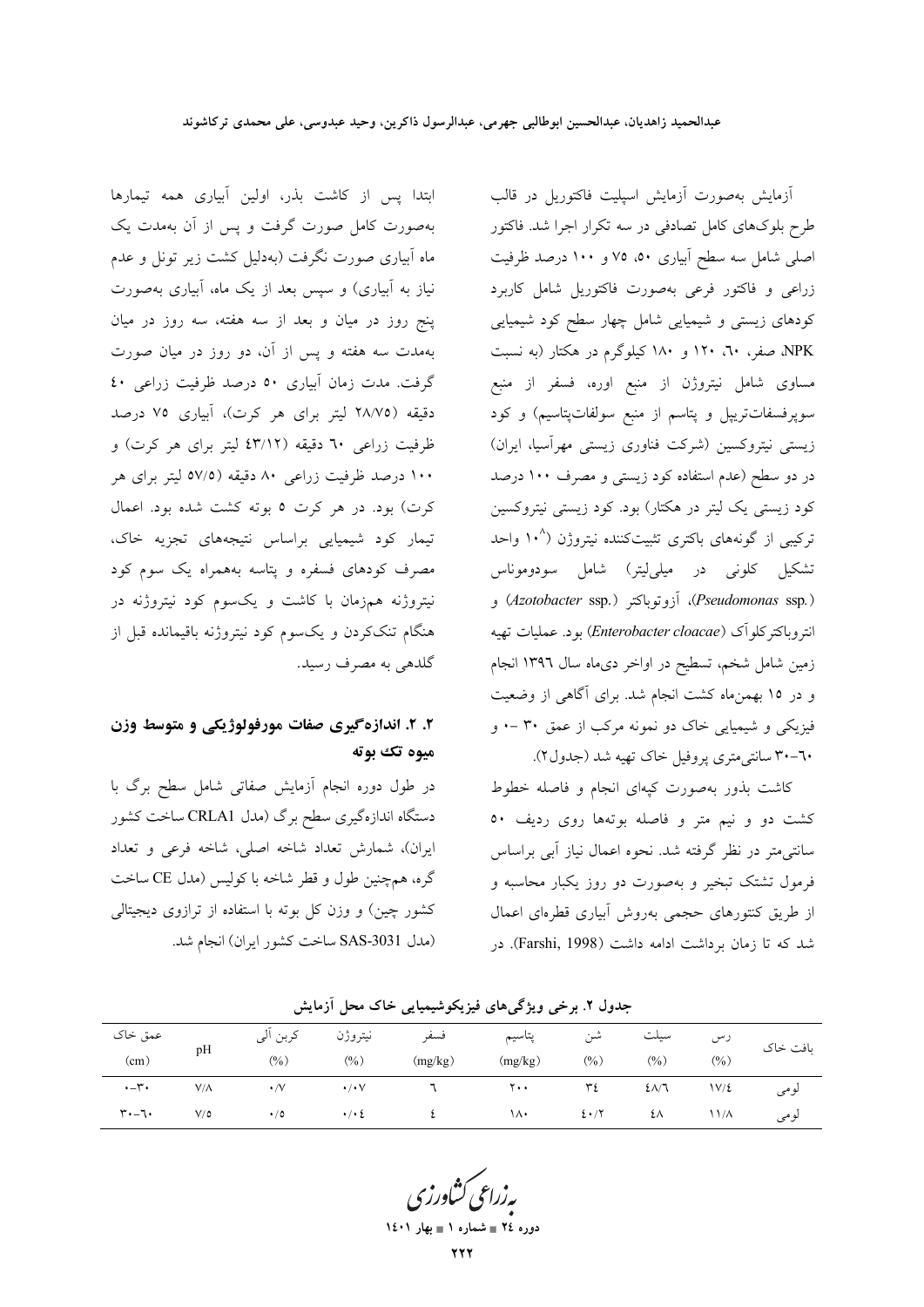کاربرد کودهای بیولوژیک و شیمیایی بر ویژگیهای مورفولوژیکی، فعالیت انزیمهای انتیlکسیدانی و میزان قندهای میوه طالبی رقم احلام تحت رژیمهای مختلف آبیاری

> برای اندازهگیری متوسط وزن میوه تکبوته، ابتدا وزن کل میوه هر پلات برداشت شده و پس از توزین میوهها با ستفاده از ترازوی دیجیتال، وزن کل میوههای بهدستآمده تقسیم بر تعداد کل میوه هر پلات شد. عدد بهدستآمده به عنوان متوسط وزن تک میوه منظور شد ( Zahedyan et .( *al*., 2021

**۳. ۲. اندازهگیری مواد جامد محلول میوه و قندها** 

ندازهگیری مواد جامد محلول (TSS) میوه توسط دستگاه شکستسنج (رفراکتومتر) دستی (مدلKruss ساخت کشور آلمان)، انجام شد. بدین صورت که تکهای از گوشت میوه با آبمیوهگیر برقی تهیه شد و چند قطره از عصاره أن روى صفحه منشور شكستسنج قرارداده شد. مواد جامد محلول بهصورت درصد بیان شد ( Zahedyan et al., 2021). جهت اندازهگیری قندها نمونههایی با حجم مساوي از گوشت ميوه با استوانه نمونهبرداري جدا شد و سپس با دستگاه انجماد خشک (مدل 4-1 Alpha LSCbasic ساخت کشور آلمان) در طی چهار روز خشک شدند. ۳۰ میلیگرم از این نمونه پودر شده به لولههای دو میلی[یتری منتقل و سپس یک میلی[یتر آب مقطر به آنها فزوده شد. لولههای حاوی نمونه بهمدت یک ساعت درون یخ قرار گرفتند و هر ۱۰ دقیقه یکبار تکان داده ثىدند تا محلول سوسپانسيون يكنواخت حاصل شود. پس از آن نمونهها بهمدت ١٥ دقیقه با ١٤٠٠٠ دور در دمای پنج درجه سانتیگراد سانتر یفیوز شدند. فاز رویی جدا و به لولههای جدید منتقل شد. نمونههای محلول توسط فیلترهای میلی پور ۰/٤ میکرومتری صاف شدند و غلظت قندها با روش .Peiris et al (1999) به كمك دستگاه HPLC (شیمادزو مدل IC-2030C NT ساخت کشور ژاپن) با ستون کربوهیدرات (٥ میکرومتر، C18) قرائت شد و بهصورت قسمتدرمیلیون بیان شدند.

**£. ۲. ظرفیت آنتی|کسیدانی** جهت تعیین ظرفیت آنتیاکسیدانی عصاره میوه، از رادیکال آزاد DPPH استفاده شد. برای اندازهگیری فعالیت آنتی اکسیدانی مقدار ۸۰ میکرولیتر از عصاره به ۱٦۰ میکرو لیتر از محلول متانولی DPPH با غلظت ۰/۰۰٤ میلیگرم در ۱۰۰ میلی لیتر متانول اضافه نموده و سپس در دمای اتاق بهمدت ۳۰ دقیقه در شرایط تاریکی نگهداری شد. برای تهیه شاهد یا بلانک بهجای عصاره از متانول استفاده شد. میزان جذب هر نمونه با استفاده از روش طیفسنجی در طول موج ٥١٧ نانومتر بەوسیلە دستگاه میکروپلیت ریدر (مدل Epoch ساخت کشور آمریکا) اندازهگیری شد .(Tepe *et al*., 2005)

**0. ۲. اندازهگیری فعالیت آنزیمهای آنتیاکسیدانی** فعالیت أنزیمهما با استفاده از دستگاه اسپکتروفتومتر (مدل -Jenway 6505 UV ساخت کشور انگلستان) در دمای أزمايشگاه (٢±٢٥) اندازهگيري شد. اندازهگيري فعاليت أنزيم كاتالاز بەروش نانومتر (Cakmak & Horst, 1991) براساس میزان تجزیهشدن  $\mathrm{H_{2}O_{2}}$  در طول موج ۲٤۰ نانومتر تعیین شد. فعالیت أنزیم سوپراکسید دیسموتاز از طریق اندازهگیری توانایی أن در جلوگیری از احیای نوری نیتروبلوتترازولیوم کلراید (NBT) بهروش Giannopolitis

ه (1977) در طول موج °٥٦٠ نانومتر اندازهگیری شد. فعالیت آنزیم پراکسیداز بهروش .Ghanati *et al* (2002) براساس میزان اکسید شدن گایاکول در طول موج ٤٧٠ تعيين شد. مقدار فعاليت أنزيمهاى فوق برحسب تغییرات جذب نور بر دقیقه بر میلی گرم پروتئین بیان شد.

**٦. ٢. محاسبات آماري** برای تجزیه واریانس دادههای حاصل از آزمایش از نرمافزار آماری SAS (نسخه ۹/۱) استفاده شد و در

 **1401  1 - 24 -**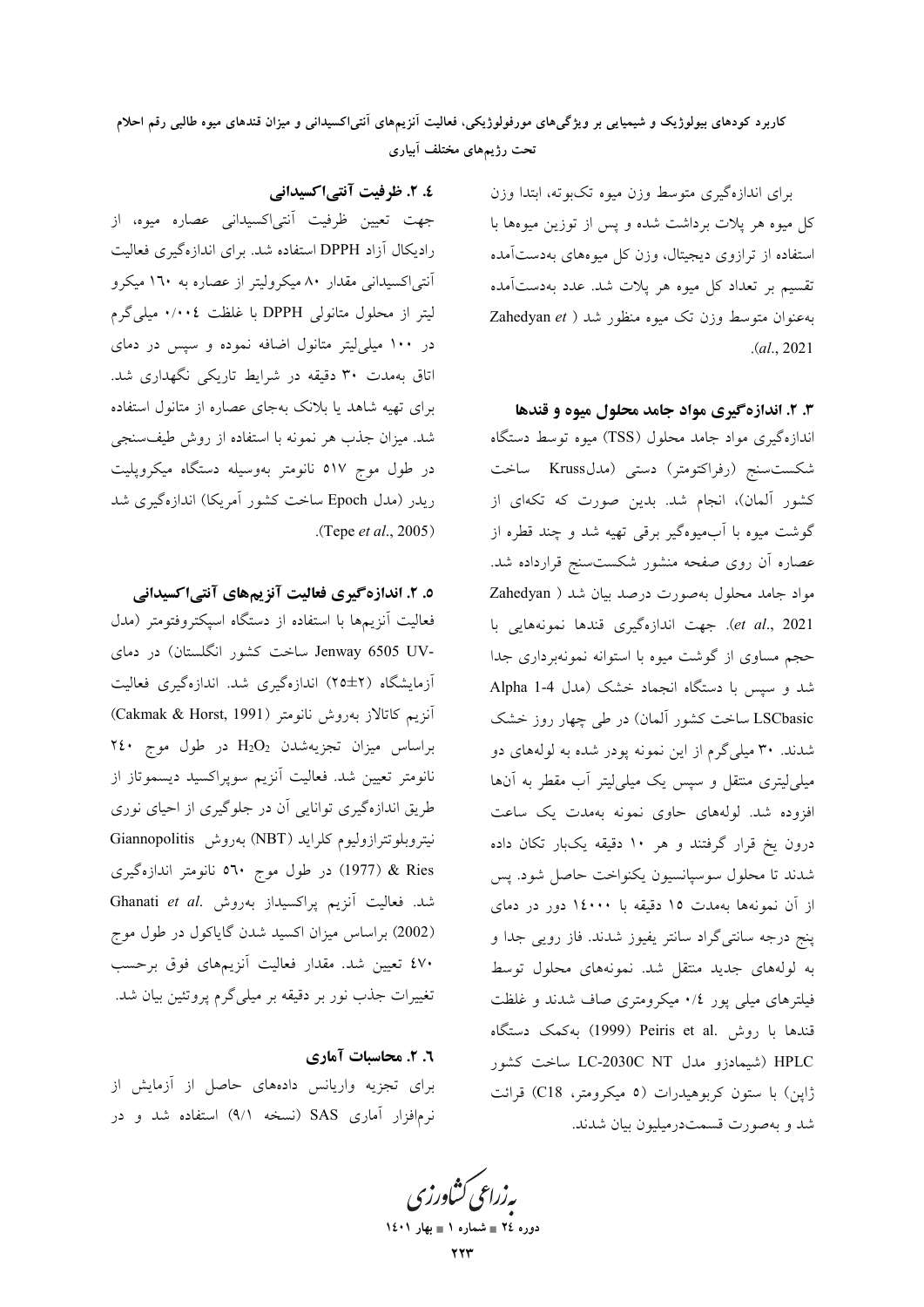صورت معنىداربودن نتيجه تجزيه واريانس، ميانگينها با استفاده از آزمون حداقل تفاوت معنیدار (LSD) در سطح احتمال پنج درصد مقايسه شد.

### 3. نتايج و بحث

براساس نتايج تجزيه واريانس اثرات متقابل رژيمهاى مختلف آبیاری و کودهای شیمیایی و بیولوژیکی بر روی برخی صفات مورفولوژیکی اثر معنیداری داشته است. اثرهای ساده رژیمهای مختلف آبیاری، کود شیمیایی و نیتروکسین برای سطح برگ، تعداد شاخه اصلی، تعداد شاخه فرعی، وزن تر کل بوته، تعداد گره، طول و قطر شاخه اصلی در سطح یک درصد معنیدار شد (دادهها نشان داده نشده است). نتایج نشان داد که اثرات متقابل سهگانه رژیمهای مختلف آبیاری و کود شیمیایی و کود نیتروکسین تنها برای تعداد شاخه فرعي، وزن كل بوته، طول و قطر شاخه اصلى و متوسط وزن میوه تکبوته در سطح احتمال یک درصد معنیدار شد. بیشتررین تعداد شاخه فرعی و وزن تر بوته در تیمار کود شیمیایی ۱۲۰ و ۱۸۰ کیلوگرم در هکتار بههمراه استفاده از کود نیتروکسین در شرایط ۱۰۰ درصد آبیاری و کم ترین تعداد شاخه و وزن تر بوته در تیمار ۵۰ درصد آبیاری بدون استفاده از کودهای شیمیایی و نیتروکسین بود. بیشترین طول و قطر شاخه در تیمار کود شیمیایی ۲۰، ۱۲۰ و ۱۸۰ کیلوگرم در هکتار بههمراه استفاده از کود نیتروکسین در شرایط ۱۰۰ درصد آبیاری بهدست آمد. کمترین طول و قطر شاخه تیمار ۵۰ درصد آبیاری بدون استفاده از کودهای شیمیایی و نیتروکسین بهدست آمد. کاربرد ۱۲۰ کیلوگرم در هکتار کود شیمیایی بههمراه نیتروکسین در ۱۰۰ درصد نیاز آبی گیاه دارای بالاترین وزن میوه (١/٨٤ کیلوگرم) بود؛ اگرچه با تیمارهای

صفر و ٦٠ کیلوگرم در هکتار کود شیمیایی بههمراه نیتروکسین در ۱۰۰ درصد نیاز آبی تفاوت معنیدار نشان نداد. کم,ترین وزن محصول در تیمار صفر کیلوگرم در هکتار بدون استفاده از نیتروکسین در ۵۰ درصد تنش آبی گیاه (٦١/٠ کیلوگرم) مشاهده شد؛ اگرچه تفاوت معنی داری با تیمارهای ٦٠ و ١٢٠ کیلوگرم در هکتار در همین تیمار نداشت (جدول ۳).

نتایج تجزیه واریانس نشان داد که اثرات دوگانه رژیمهای مختلف آبیاری با کودهای شیمیایی و نيتروكسين براي تعداد شاخه اصلى تأثير معنىدار نداشته است. تنها اثر دوگانه رژیمهای مختلف آبیاری با کود بیولوژیک نیتروکسین برای سطح برگ و تعداد گره اصلی در سطح یک درصد معنیدار شد. بیشترین میزان سطح برگ و تعداد گره در تیمار ۱۰۰ درصد ظرفیت زراعی با استفاده از کود بیولوژیک نیتروکسین و کم ترین میزان سطح برگ در تیمار ۵۰ درصد ظرفیت زراعی بدون استفاده از کود نیتروکسین مشاهده شد (جدول ٤).

نتايج تجزيه واريانس اثر دوگانه رژيمهاى مختلف آبیاری با کودهای شیمیایی برای سطح برگ و تعداد گره در سطح یک درصد معنیدار شد. برهمکنش اثر دوگانه رژیمهای مختلف آبیاری و کودهای شیمیایی نشان داد که بیش ترین میزان سطح برگ (١٨٣/٧٦) در تیمار ١٠٠ درصد ظرفیت زراعی بههمراه ۱۸۰ کیلوگرم کود شیمیایی در هکتار و کم ترین میزان سطح برگ در ۵۰ درصد ظرفیت زراعی بههمراه غلظتهای مختلف کود شیمیایی بهدست آمد (جدول ٤). برهم كنش اثر دوگانه رژيمهاى مختلف ابیاری و کودهای شیمیایی نشان داد که بیشترین تعداد گره در تیمار ۱۰۰ درصد ظرفیت زراعی بههمراه ۱۲۰ و ۱۸۰ کیلوگرم کود شیمیایی در هکتار و کم,ترین تعداد گره در تیمار در ۵۰ درصد ظرفیت زراعی بههمراه غلظتهای مختلف كود شيميايي مشاهده شد (جدول ٤).

بەزراعى كشاورز دوره ٢٤ = شماره ١ = بهار ١٤٠١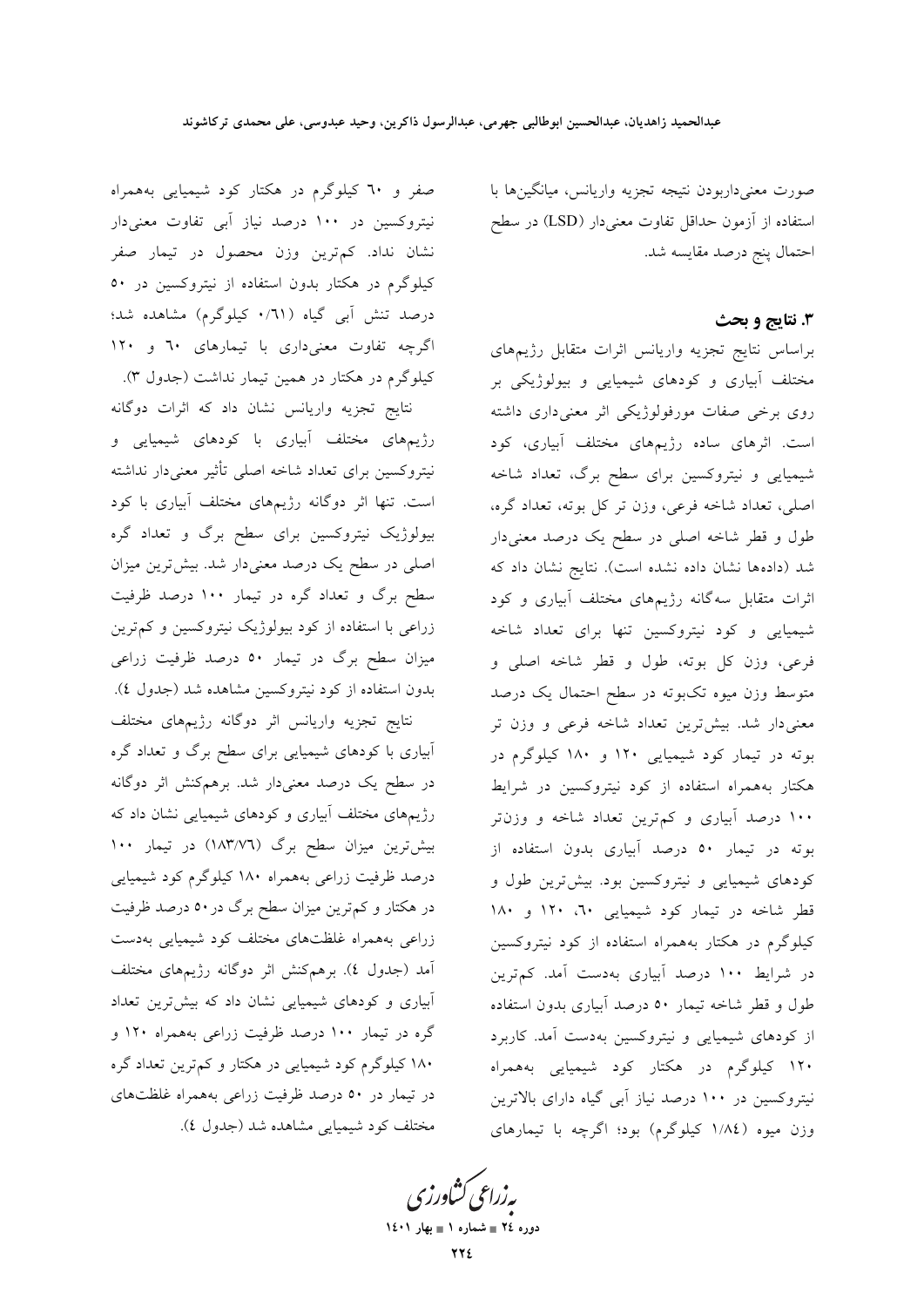# کاربرد کودهای بیولوژیک و شیمیایی بر ویژگیهای مورفولوژیکی، فعالیت آنزیمهای آنتی|کسیدانی و میزان قندهای میوه طالبی رقم احلام تحت رژیمهای مختلف آبیاری

| جدول ۳. مقایسه میانگین اثر کودهای شیمیایی، نیتروکسین و رژیمهای مختلف آبیاری بر ویژگیهای مورفولوژیکی و میانگین وزن |
|-------------------------------------------------------------------------------------------------------------------|
| ميوه در بوته                                                                                                      |

| ميانگين وزن ميوه                                                    | قطر ساقه                             | طول ساقه                                                             | وزن تر کل بوته                                                                                  | تعداد ساقه فرعى                                            | کود         | رژیمهای مختلف آبیاری | كود شيميايي                  |
|---------------------------------------------------------------------|--------------------------------------|----------------------------------------------------------------------|-------------------------------------------------------------------------------------------------|------------------------------------------------------------|-------------|----------------------|------------------------------|
| در بوته (kg)                                                        | (mm)                                 | (cm)                                                                 | (kg)                                                                                            | Brunch No.                                                 | بيولوژيک    | $(FC\%)$             | $\left( \text{kg/ha}\right)$ |
| $\cdot/71$ <sup>1</sup>                                             | $\frac{1}{2}$                        | $\mathcal{N}$ : n                                                    | 1/171                                                                                           | $\mathcal{E}/\mathcal{I}\mathcal{I}h$                      | عدم استفاده | $\circ\cdot$         |                              |
| $1/\sqrt{2}$ ij                                                     | 12/ARl                               | ۲٥٦/٦٧klm                                                            | $\gamma$ or hi                                                                                  | <b>VTTfg</b>                                               | استفاده     |                      | صفر                          |
| $\boldsymbol{\cdot} / \text{V}\boldsymbol{\Upsilon}$ $^{\text{kl}}$ | $\frac{1}{2}$                        | $\frac{\Sigma}{m}$                                                   | <b>\/AAijkl</b>                                                                                 | 0/77gh                                                     | عدم استفاده | $\circ \cdot$        | ٦.                           |
| $1/\Upsilon\Lambda$ fg                                              | 12/97K1                              | <b>IVI/TTjik</b>                                                     | $\frac{7}{2}\pi$ hij                                                                            | V/Tref                                                     | استفاده     |                      |                              |
| $\cdot$ / $\vee$ q $\mathrm{^{kl}}$                                 | 12/20Kl                              | $\ln m$                                                              | $\frac{1}{2}$ $\cdot$ kl                                                                        | <b>VVefg</b>                                               | عدم استفاده | ٥٠                   | 17.                          |
| $1/\Upsilon\star$ hi                                                | $\frac{12}{\Lambda}$ o $K1$          | IVY/JJij                                                             | $\frac{7}{7}$ hijk                                                                              | $\text{o}/\text{Vgh}$                                      | استفاده     |                      |                              |
| $\cdot/\Lambda$ rk                                                  | 12/571                               | 17.7Vjkl                                                             | $1/T$ okl                                                                                       | <b>VVefg</b>                                               | عدم استفاده |                      |                              |
| $1/\Upsilon$ q sh                                                   | 12/11                                | 10Y/Vlmn                                                             | $\frac{1}{2}$ 00jkl                                                                             | 2/77h                                                      | استفاده     | ٥.                   | $\lambda$                    |
| $1/\sqrt{1}$                                                        | $\log\gamma$ tjk                     | $\lambda \lambda \gamma \gamma \gamma$                               | Y/Voghi                                                                                         | V/ ref                                                     | عدم استفاده | $V\circ$             |                              |
| $1/\xi V$ <sup>d-f</sup>                                            | 1V/Y1gh                              | <b>YYO/YYfg</b>                                                      | $2/\cdot$ \cf                                                                                   | V/Tref                                                     | استفاده     |                      | صفر                          |
| $1/\sqrt{2}$ ij                                                     | 17/111                               | $\mathbf{Y} \cdot \mathbf{Y}/\mathbf{Y}$ h                           | Y/ Agh                                                                                          | V/Tref                                                     | عدم استفاده |                      |                              |
| $1/09$ be                                                           | $\lambda/\cdot$ fg                   | YZE/YYf                                                              | ٤/٨٢cde                                                                                         | $\Lambda/\text{Ncd}$                                       | استفاده     | $V\circ$             | ٦.                           |
| $1/\xi \Upsilon$ ef                                                 | $\frac{V}{\cdot \tau h}$             | $\gamma \cdot \gamma \cdot \gamma$                                   | $\mathop{\textsf{t}}\nolimits/\mathop{\textsf{o}}\nolimits\!\mathop{\textsf{A}}\nolimits\! g f$ | V/11de                                                     | عدم استفاده | $\vee \circ$         | 11.                          |
| $1/\mathfrak{d} \mathrm{V}$ b-e                                     | <b>IV/oVfgh</b>                      | <b>YJI/JVe</b>                                                       | $2/V$ cde                                                                                       | 9/77bc                                                     | استفاده     |                      |                              |
| $1/T$ q <sup>fg</sup>                                               | 17/Aoih                              | $\gamma \gamma_0/\gamma v_g$                                         | $\ell/\cdot$ lef                                                                                | V/11de                                                     | عدم استفاده |                      |                              |
| $1/0\xi$ <sup>c-c</sup>                                             | $\lambda/\cdot \text{tefg}$          | <b>YVY/Ve</b>                                                        | $2/2$ \def                                                                                      | 9/77bc                                                     | استفاده     | $\vee \circ$         | ١٨٠                          |
| $1/1V^i$                                                            | $\lambda / \ell \cdot def$           | <b>YV/YYde</b>                                                       | $2/\text{Y}\wedge \text{def}$                                                                   | $4/$ rrbc                                                  | عدم استفاده | $\cdots$             |                              |
| $1/V\ell$ ab                                                        | $\mathbf{Y} \cdot / \mathbf{z}$      | Y4Y/7Vb                                                              | $2/9 \text{A}$ cde                                                                              | 9/77bc                                                     | استفاده     |                      | صفر                          |
| $1/71$ $^{\rm b-d}$                                                 | 19/10                                | <b>YAJ/JVbc</b>                                                      | $\mathfrak{o}/\mathfrak{r}\cdot\mathrm{cd}$                                                     | $\cdot$ /۳۳ $b$                                            | عدم استفاده | $\cdots$             | ٦.                           |
| $\mathcal{N} \backslash \mathcal{N}$ a-c                            | $\tau\tau/\tau$ $\vee$ a             |                                                                      | $\sqrt{\wedge} \cdot b$                                                                         | $\cdot$ / $\uparrow\uparrow$ b                             | استفاده     |                      |                              |
| $1/\Upsilon$ $0^{-\mathrm{f}\text{-}\mathrm{h}}$                    | 19/77cd                              | ۲۷ £cde                                                              | $\circ/\bullet\!\operatorname{\mathsf{Acd}}$                                                    | 9/77bc                                                     | عدم استفاده | $\cdots$             | 11.                          |
| $1/\lambda \xi$ <sup>a</sup>                                        | $\Upsilon\Upsilon/\Upsilon a$        | $\mathsf{r}\right\setminus\wedge\!\!/\mathsf{r}\mathsf{r}\mathsf{a}$ | $\wedge/\wedge \cdot$ a                                                                         | $\backslash\!\!\!\backslash\gamma\!\!\!\backslash\gamma_a$ | استفاده     |                      |                              |
| $1/\Upsilon\Lambda$ <sup>g-i</sup>                                  | $19/9 \cdot bc$                      | YA1/Vbcd                                                             | 0/09c                                                                                           | $\mathbf{A} \cdot \mathbf{b}$                              | عدم استفاده |                      |                              |
| $1/\xi$ q <sup>d-f</sup>                                            | $\upgamma\upgamma/\upepsilon\cdot a$ | $\mathsf{r}\mathsf{r}\wedge\mathsf{a}$                               | $\land$ / $\lor$ a                                                                              | ١٢a                                                        | استفاده     | $\cdots$             | $\lambda$                    |
|                                                                     |                                      |                                                                      |                                                                                                 |                                                            |             |                      |                              |

در هر ستون میانگینهایی که دارای حروف مشابه هستند، در سطح احتمال ۵ درصد آزمون LSD اختلاف معنیداری ندارند.

|  | جدول ٤. برهمکنش اثر رژیمهای مختلف اَبیاری و کود بیولوژیک نیتروکسین بر برخی صفات مورفولوژیک، قند و ظرفیت اَنتیاکسیدانی |
|--|-----------------------------------------------------------------------------------------------------------------------|
|  |                                                                                                                       |

| استفاده کود بیولوژیک              | عدم استفاده کو د بیولوژیک                             | رژیمهای مختلف آبیاری (% FC) | صفات                          |  |
|-----------------------------------|-------------------------------------------------------|-----------------------------|-------------------------------|--|
| V9/02e                            | $V\Upsilon/\cdot 2f$                                  | $7.0 \cdot$                 |                               |  |
| 127/77c                           | 110/9Vd                                               | 7.VO                        | سطح برگ<br>(cm <sup>2</sup> ) |  |
| $197/T$ oa                        | 177/4                                                 | $\sqrt{1}$                  |                               |  |
| Y E/ATTe                          | $YY/Y$ of                                             | $7.0 \cdot$                 |                               |  |
| $27/2$ 1c                         | $\mathsf{r}\mathfrak{c}/\mathfrak{o}\wedge\mathrm{d}$ | 7.VO                        | تعداد گره                     |  |
| $09/\ell$ a                       | $o\mathbf{r}/\cdot\cdot\mathbf{b}$                    | $\sqrt{1}$                  | Node No.                      |  |
| 119/T                             | 1777.9b                                               | $7.0 \cdot$                 |                               |  |
| $117/7 \cdot 0b$                  | YAJ/VYYa                                              | 7.00                        | قند مانوز                     |  |
| 101/91Vb                          | $\langle \cdot \vee \rangle \cdot \vee b$             | 7.1                         | (ppm)                         |  |
| 21/0b                             | 29/aa                                                 | $7.0 \cdot$                 |                               |  |
| $\mathsf{r}\mathsf{r}/\mathsf{r}$ | $2 \cdot \gamma b$                                    | $\sqrt{2}$                  | ظرفيت أنتىاكسيدانتي           |  |
| 10/7e                             | $\lambda/\lambda d$                                   | $/ \cdot$                   | $(^{96}DPPHsc)$               |  |

.<br>- در هر ستون میانگینهایی که دارای حروف مشابه هستند، در سطح احتمال ۵ درصد آزمون LSD اختلاف معنیداری ندارند.

بەزرا<sup>ع</sup>ى كشاورزى ۔<br>دورہ ۲٤ ∎ شمارہ ۱ ∎ بھار ۱٤۰۱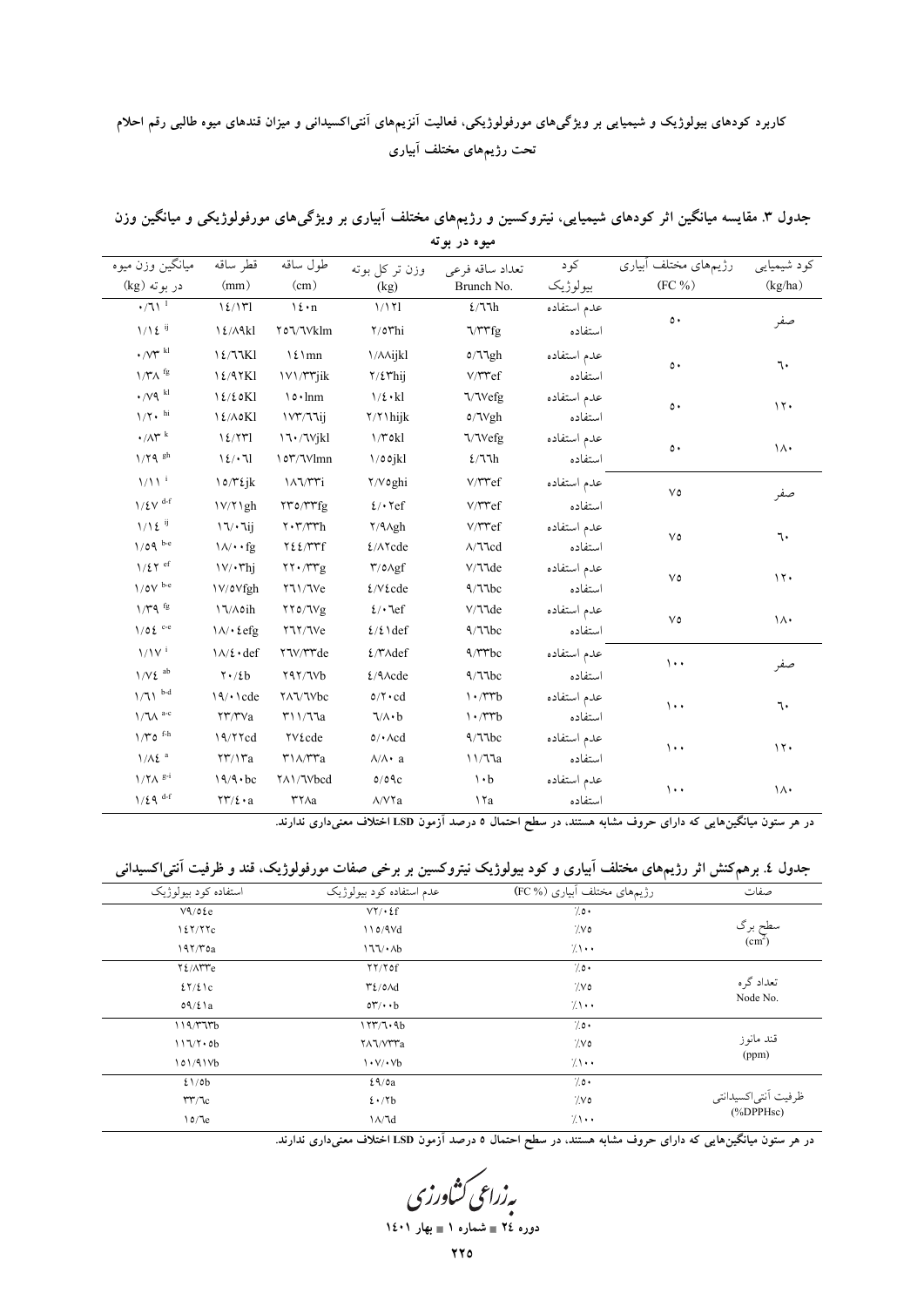نتایج تجزیه واریانس نشان داد که اثر دوگانه رژیمهای مختلف آبیاری با کودهای شیمیایی و نیتروکسین برای سطح برگ، ظرفیت آنتی|کسیدانی و آنزیم آسکوربات پراکسیداز در سطح احتمال یک درصد معنیدار شد و اثرات رژیمهای مختلف آبیاری بههمراه تیمارهای کودی مختلف بر روی قندهای مختلف تأثیر معنیداری نداشته است. برهمکنش اثر دوگانه کودهای شیمیایی و بیولوژیک نشان داد که بیش ترین میزان سطح برگ با استفاده ۱۲۰ کیلوگرم در هکتار کود شیمیایی همراه با کود نیتروکسین که از نظر آماری تفاوت معنیداری بین غلظتهای کود شیمیایی وجود نداشت و کم ترین میزان سطح برگ در بدون کود شیمیایی و عدم استفاده از کود نیتروکسین مشاهده شد (جدول ٤).

با توجه به نتایج مشخص شد که ویژگیهای رشد رویشی با افزایش تنش آبی کاهش می یابد، اما با کاربرد کودهای شیمیایی بههمراه کود بیولوژیک اثرات تنش آبی را کم تر کرده است. در مطالعهای از اثرات تنش خشکی، کاهش وزن متوسط میوه، کاهش عملکرد و کاهش طول بوته طالبی با شدت تنش خشکی گزارش شده است ( Keshavarzpour k Rashidi, 2011). كه با نتايج اين پژوهش مطابقت دارد. كاربرد كودهاى زيستى باعث افزايش تحمل بوته طالبي خربزه در شرايط تنش كمآبيارى شد ( ,Zahedyan et al 2021). کودهای زیستی بر عملکرد ژنوتیپهای کنجد در شرایط تنش خشکی باعث افزایش عملکرد و کاهش اثرات مضر تنش شد (Farokhian et al., 2021). كاهش رشد و عملکرد در طی افزایش سطح تنش خشکی طبق گزارشهای .Sreevalli et al (2000) ميتواند مربوط به افزايش اختصاص مواد فتوسنتزى به ريشه نسبت به بخشهاى هوایی گیاه باشد. کاهش طول بوته در اثر تنش کم آبی را می توان بهعنوان فرایندی که در آن افزایش تقسیم سلولی و بزرگشدن سلول که به آب بیشتری نیاز دارد را توضیح داد (Abou El-Yazied et al., 2012). تنش خشكى موجب

یه زراعی کشاورزی دوره ٢٤ = شماره ١ = بهار ١٤٠١

روزنهها و کاهش در بزرگ شدن سلولها و رشد رویشی میشود. کیفیت وکمیت رشد رویشی گیاه بستگی به تقسیم سلولي، بزرگشدن سلولها و تمايز دارد و كليه اين اتفاقات متأثر از تنش خشكي مي باشند (Kusaka *et al*., 2005). از نشانههای کمبود آب کاهش فشار آماس و در نتیجه کاهش رشد و توسعه سلولها بهویژه در ساقه و برگها است. کاهش در بزرگشدن سلولها و تقسیم سلولی موجب کاهش سطح برگ و در نتیجه کاهش فتوسنتز و اجزای رشد رویشی میشود. با کاهش رشد و نمو سلول، اندازه اندام محدود می شود در واقع کاهش مواد فتوسنتزی تولیدی به علت کاهش سطح برگ و کاهش انتقال مواد آسیمیلاتی به سمت اندامهای زایشی در اثر تنش کمبود آب سبب کاهش رشد و عملکرد میشود. به همین دلیل اولین اثر محسوس کمآبی بر گیاهان را میتوان از روی اندازه کوچکتر برگها و ارتفاع کم تر گیاهان تشخیص داد. در شرایط کم آبی، همچنین جذب مواد و عناصر معدنی نیز کاهش یافته و بنابراین رشد و توسعه برگها محدود میشود. کاهش سطح برگ، جذب نور نیز کاهش یافته و ظرفیت کل فتوستتزی گیاه کاهش می یابد و با محدودشدن فرآوردههای فتوسنتزی در شرایط کمبود آب، رشد گیاه و درنهایت عملکرد آن دچار كاهش مى شود (Omidbaygi et al., 2003).

کاهش مقدار آب، پتانسیل کل آب، پژمردگی، بستهشدن

براساس نتایج بهدستآمده میتوان بیان کرد که با بهکارگیری کود زیستی بهویژه در سطوح بالای تنش آبی تا حدی از بروز اثرات سوء تنش بر ویژگیهای رشدی و عملکرد گیاه کاست که این مسأله را می توان به تأثیر مثبت کودهای زیستی در بهبود شرایط تغذیهای گیاهان در شرایط تنش در نظر گرفت. کودهای زیستی با افزایش جذب نیتروژن و افزایش کارایی این عنصر در فرایند فتوسنتز و تولید سطح سبز، نقش بهسزایی ایفا می نمایند که افزایش رشد را بهدنبال خواهند داشت. گزارش شده که تلقیح گیاه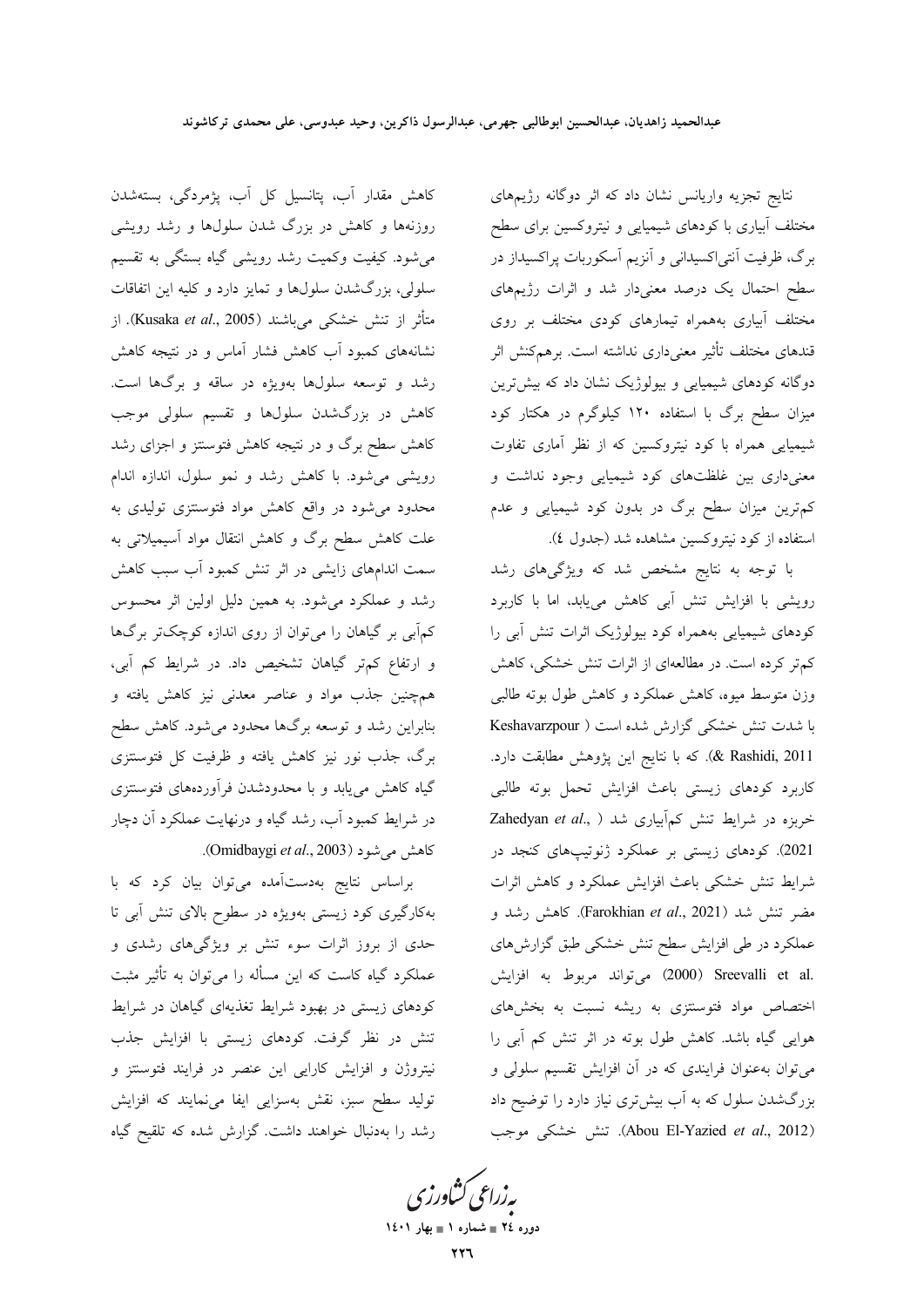ریحان با گونههای مختلف باکتری ازتوباکتر و قارچ گلوموس سبب افزایش زیستتوده، سرعت رشد و میزان اسانس گیاه شده است (Vinutha, 2005). همچنین Azab (2016) گزارش نمود که تحت تنش آبی، کودهای زیستی به گیاه کمک میکنند تا بر اثرات منفی تنش آبی غلبه کنند و شاخصهای رشدی و ترکیبات شیمیایی و درنهایت عملکرد گیاه بهطور معنیداری بهبود یابند. همچنین نشان داده شده که کود فسفات زیستی دارای تأثیر معنیداری بر روی ارتفاع بوته و عملکرد بیولوژیک رازیانه دارد (Darzi et al., 2008). در مطالعهای گزارش شده که با استفاده از کودهای زیستی سبب افزایش باروری خاک می شود و این کودها سبب بهبود ویژگیهای رشد مانند ارتفاع، تعداد شاخه جانبی، تعداد کیسول در بوته و عملکرد دانه در گیاه سیاه دانه شدند (Shaalan, 2005).

کودهای زیستی از طریق تولید ترشحات حل کننده و كاهش اسيديته، عناصر مختلف غذايي را بهصورت محلول در اختیار گیاه قرار میدهند ( Han & Lee, 2006; Kader, 2002). باکتریهای موجود در کود زیستی علاوه بر تثبیت نیتروژن هوا و متعادلکردن جذب عناصر اصلی پر مصرف و کمهصرف مورد نیاز گیاه با ساخت و ترشح مواد محرک رشد گیاه و همچنین ترشح اسیدهای آمینه مختلف و انواع آنتی بیوتیکها موجب رشد و توسعه ریشه و اندام هوایی میشوند ( ;Han & Lee, 2006 Gutierrez-Manero et al., 2001). تيمار كود زيستى نیتروکسین به خاک نه تنها فراهمی عناصر غذایی موردنیاز گیاه را افزایش میدهد بلکه با بهبود شرایط فیزیکی و فرایندهای حیاتی خاک، ضمن ایجاد یک بستر مناسب برای رشد ریشه، موجب افزایش دسترسی به عناصر معدنی و درنهایت رشد رویشی را فراهم آورده است (Tilak et al., 2005). بيان شده استفاده از كود بيولوژيكى در گیاه مریمگلی باعث افزایش ارتفاع گیاه و وزن تر و

خشک قسمتهای هوایی گیاه در مدت دو فصل رشد شد .(Youssef et al., 2004)

پژوهشگران طی آزمایشی روی نقش کود زیستی بر عملکرد و صفات مورفولوژیکی گندم نشان دادند که کود زیستی تأثیر معنیداری روی وزن خشک ساقهها، نسبت ریشه به ساقه و محتوای آب نسبی داشته و موجب افزایش آنها شد (Kader *et al.*, 2002). علت این امر میتواند به این دلیل باشد که کودهای بیولوژیک از طریق فراهمکردن فسفر و نیتروژن سبب بهبود رشد رویشی و توسعه برگها شده و بهدنبال آن محتوای آب نسب<sub>ی</sub> برگ نیز افزایش مییابد (Mishra et al., 2010). براساس نتايج، مي توان اظهار داشت که تنش خشکی می تواند مقدار آب مصرفی را کاهش داده و در نتیجه رشد و عملکرد را کاهش دهد. با اینحال، استفاده از کودهای زیستی نیتروکسین می تواند اثرات تنش خشکی بر رشد و عملکرد بهویژه در سطوح بالای تنش خشکی را خشی کند، که بهعنوان یک اثر مثبت کودهای زیستی در بهبود شرایط تغذیهای گیاهان در شرایط تنش در نظر گرفته م شود (Javan Gholiloo et al., 2019).

بررسی نتایج تجزیه واریانس، نشان داد که دادههای مربوط به اثرهای ساده رژیمهای مختلف آبیاری، کود شیمیایی و کود نیتروکسین برای میزان قندهای ساکارز، مانوز، زایلوز و فروکتوز تأثیر معنیداری نداشت (دادهها نشان داده نشده است). اثرات متقابل سهگانه سطوح مختلف رژیمهای مختلف آبیاری و کودهای شیمیایی و کود بیولوژیک نیتروکسین بر مواد جامد محلول و قندهای زایلوز و فروکتوز در سطح احتمال پنج درصد معنیداری شد. بیش ترین میزان مواد جامد محلول (١٤) در تیمار ٥٠ درصد ظرفیت زراعی بههمراه ۱۲۰ کیلوگرم کود شیمیایی و کود بیولوژیک نیتروکسین و کم ترین میزان آن (١١/٠٦) در تیمار ۷۵ درصد ظرفیت زراعی بههمراه ۱۲۰ کیلوگرم کود شیمیایی بدون استفاده از کود بیولوژیک نیتروکسین

بەزراعى كشاورز

دوره ٢٤ = شماره ١ = بهار ١٤٠١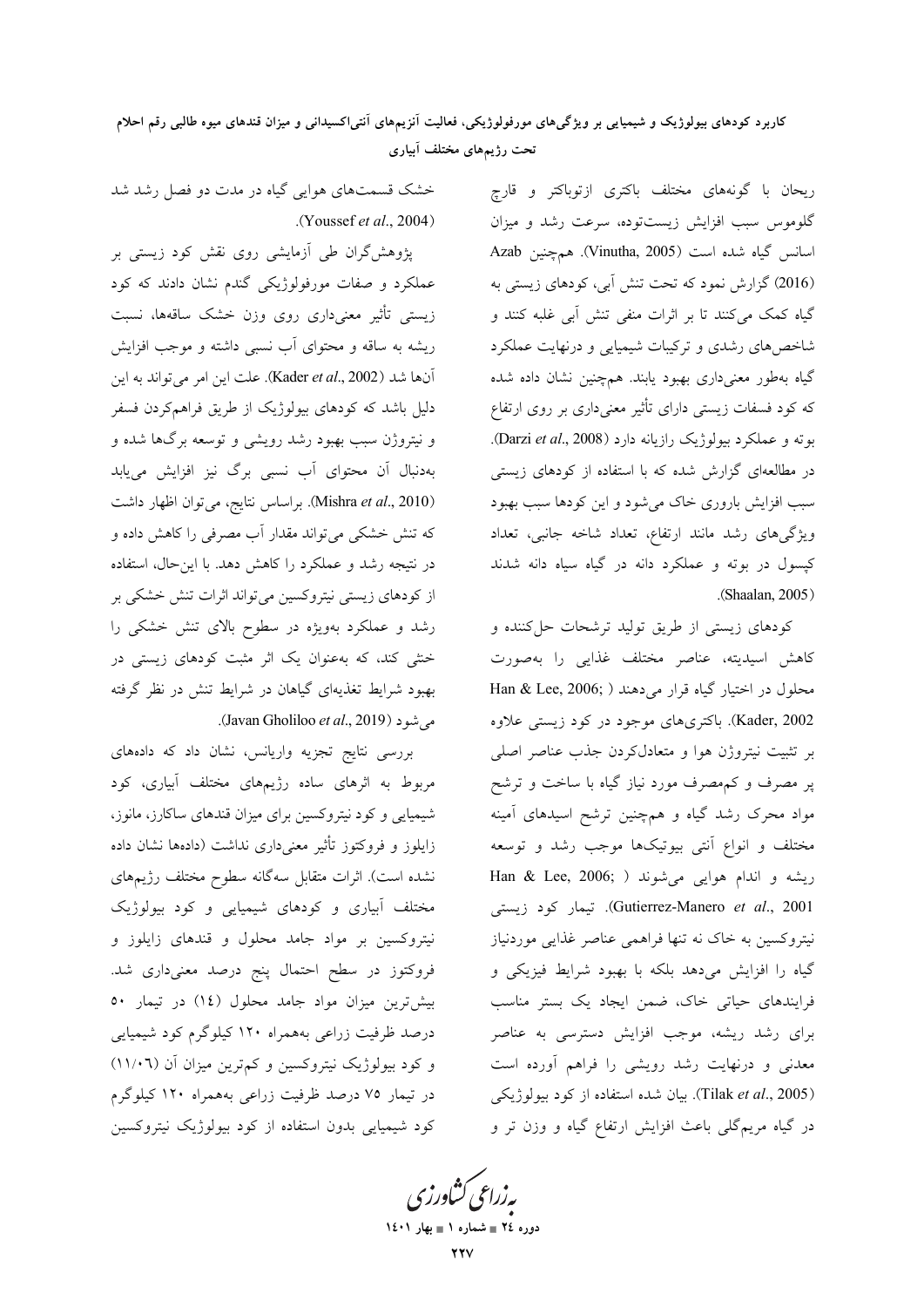زراعی بههمراه ٦٠ کیلوگرم کود شیمیایی بدون استفاده از کود بیولوژیک نیتروکسین و کم ترین میزان آن بهترتیب در تیمار ۷۵ درصد ظرفیت زراعی بههمراه ٦٠ کیلوگرم کود شیمیایی بدون استفاده از کود بیولوژیک نیتروکسین و همچنین تیمار ۱۰۰ درصد ظرفیت زراعی بههمراه ۱۲۰ کیلوگرم کود شیمیایی با استفاده از کود بیولوژیک نیتروکسین (۱/۱۰ و ۱/۱۹ قسمت در میلیون) مشاهده شد (جدول ٥).

مشاهده شد. بیشترین قند زایلوز (۳٦٠/٠١ قسمت در میلیون) در تیمار ٥٠ درصد ظرفیت زراعی بههمراه ٦٠ کیلوگرم کود شیمیایی بدون استفاده از کود بیولوژیک نیتروکسین و کم ترین میزان آن (۳۱/۸۱ قسمت در میلیون) در تیمار ۷۵ درصد ظرفیت زراعی بههمراه ۲۰ کیلوگرم کود شیمیایی بدون استفاده از کود بیولوژیک نیتروکسین مشاهده شد و همچنین بیشترین میزان قند فروکتوز (۸/۷۲ قسمت در میلیون) در تیمار ۵۰ درصد ظرفیت

جدول ٥. مقایسه میانگین اثر کودهای شیمیایی، نیتروکسین و رژیمهای مختلف آبیاری بر مواد جامد محلول، محتوی قندها و فعالیت آنزیمهای آنتیاکسیدانی

| (um/min/mg Pro)<br>پراکسیداز                | سوپراكسيلدديسموتاز<br>$(\mu \mathrm{m/min}/\, \mathrm{mg}$ Pro) | (um/min/mg Pro)<br>555                             | فروکتوز<br>(mpp                   | زایلوز<br>(mqq                                                    | مواد جامد محلول<br>(%) | کود بيولوژيک | رژیمهای مختلف<br>آبیاری (FC%) | كود شيميايى<br>$(\mathit{kg/ha})$ |
|---------------------------------------------|-----------------------------------------------------------------|----------------------------------------------------|-----------------------------------|-------------------------------------------------------------------|------------------------|--------------|-------------------------------|-----------------------------------|
| $1/\xi$ 1b                                  | $\gamma \lor \gamma / \Lambda$ c                                | $\gamma \gamma / \rho V$ c                         | Y/JJcde                           | $\mathsf{V}\mathsf{Q}/\mathsf{Y}\mathsf{\acute{e}b}$ cde          | $11/2$ c-g             | عدم استفاده  | $7.0 \cdot$                   |                                   |
| $1/\lambda$ c                               | $\uparrow \uparrow \uparrow \uparrow / \uparrow d$              | $Y\S/1A$ c                                         | ٢/٧٤cde                           | A\/VAbcde                                                         | $17/9$ ab              | استفاده      |                               | صفر                               |
| $\boldsymbol{\cdot} /\boldsymbol{\wedge}$ d | 721/1 d                                                         | $Y \ell / \mathcal{N}$ bc                          | $\Lambda/V\Upsilon a$             | $\Upsilon\Upsilon\cdot/\Upsilon$                                  | $17/7$ b-h             | عدم استفاده  | 70.                           | ٦٠                                |
| $\cdot / \land f$                           | $\Upsilon\Upsilon\chi/\Upsilon$                                 | 11/71e                                             | ۲/۲ \ cde                         | ٦٥/VAcde                                                          | $\Upsilon/\Upsilon$ ab | استفاده      |                               |                                   |
| $\lambda/\lambda$ a                         | $\Upsilon$ 0 $\Lambda/\Upsilon$ b                               | $\mathsf{r}\mathsf{r}'/\mathsf{q}\wedge\mathsf{a}$ | $Y/\cdot$ $\tau$ cde              | $7.1$ rcde                                                        | $17/1 b-h$             | عدم استفاده  | 70.                           | ۱۲۰                               |
| $1/\xi$ b                                   | $\frac{1}{\Lambda}$                                             | $Y \ V$ o b                                        | $\Upsilon/\Upsilon$ Vbcde         | ٩V/٣٥٩bcde                                                        | ١٤a                    | استفاده      |                               |                                   |
| $\lambda/\lambda$ a                         | $\Upsilon\vee\circ/\wedge$ a                                    | $\mathcal{L}/\mathfrak{d}$ a                       | Y/Vlcde                           | V٩/٣٤bcde                                                         | $17/2$ b-f             | عدم استفاده  | 10.                           | ۱۸۰                               |
| 1/17c                                       | YVA/Y c                                                         | <b>YV/VA</b> b                                     | $V/\cdot \text{2ab}$              | IVA/L.oabc                                                        | Ir ab                  | استفاده      |                               |                                   |
| $\cdot$ /11 ef                              | 70/7f                                                           | 1.77e                                              | $V/\cdot \text{2ab}$              | $Y \cdot Y / Y$ lab                                               | <b>II/Y</b> fgh        | عدم استفاده  | $\gamma_{\mathcal{N}}$        | صفر                               |
| $\cdot$ / $\cdot$ 9 f                       | $o\mathfrak{r}/\mathfrak{r}$ f                                  | 11/47e                                             | Y/1Acde                           | $\texttt{10}/\texttt{\texttt{cdot}}$                              | $17/2$ b-f             | استفاده      |                               |                                   |
| $\cdot$ /\0 e                               | $\circ \gamma/\tau$ f                                           | 11/77e                                             | $1/\lambda$ · e                   | $\Upsilon/\Lambda$ le                                             | $11/\cdot 7$ c-h       | عدم استفاده  | $\gamma_{\mathcal{N}}$        | ٦.                                |
| $\cdot/\cdot\cdot\wedge g$                  | 07/1 f                                                          | $\frac{\mathcal{L}}{\mathcal{N}}$ fgh              | $\mathbf{Y}/\mathbf{V}$<br>Lcde   | 72/ T Ecde                                                        | 17/0 bcd               | استفاده      |                               |                                   |
| $\cdot$ /\oe                                | $\Lambda$ o/ $\Lambda$ e                                        | 10/9 d                                             | $1/9 \cdot de$                    | $\texttt{o} \mathbb{1} / \Lambda \backslash \mathrm{cde}$         | ۱۱/۳ efgh              | عدم استفاده  | $\gamma_{\mathcal{N}}$        | ۱۲۰                               |
| $\cdot / \wedge$ ef                         | $\frac{1}{\sqrt{2}}$                                            | 17/T1e                                             | Y/10cde                           | $72/10$ cde                                                       | $17/1$ b-h             | استفاده      |                               |                                   |
| $\cdot$ /10 e                               | $\Lambda$ 9/9 e                                                 | 17/T7e                                             | $0/\Lambda$ abcd                  | <b>IVY/AV Abcd</b>                                                | $17/T$ b-g             | عدم استفاده  | $\sqrt{2}$                    | ١٨٠                               |
| $\cdot$ / $\cdot$ 9 f                       | $70/T$ f                                                        | $17/T7$ e                                          | 1/9 Tcde                          | $\mathsf{ov}/\mathsf{r}\!\cdot\!\mathsf{c}\!\mathsf{d}\mathsf{e}$ | $17/0$ b-d             | استفاده      |                               |                                   |
| $\cdot/\cdot\cdot$ 9 g                      | $\frac{1}{4}$ $\frac{1}{4}$                                     | $2/\cdot 7$ gh                                     | $\Upsilon/\cdot$ {cde             | $01/\text{\textsterling}$ Ade                                     | $11/\ell$ d-h          | عدم استفاده  | $7 \cdot \cdot$               |                                   |
| $\cdot/\cdot\cdot\vee$ g                    | $\sqrt{\Lambda/\Gamma}$ g                                       | $\mathbf{Y}/\mathbf{I}$ h                          | Y/ Tcde                           | 91/0Abcde                                                         | $17/11$ b-h            | استفاده      |                               | صفر                               |
| $\cdot/\cdots$ g                            | $\sqrt{\Lambda/\Gamma}$ g                                       | $\Upsilon/\Vpsilon$ h                              | 1/9Vcde                           | $77/0 \cdot cde$                                                  | $11/7$ c-g             | عدم استفاده  | $7 \cdot$                     | ٦.                                |
| $\cdot/\cdot\cdot\vee$ g                    | $\Upsilon \wedge / \Upsilon$ g                                  | $\cdot/\ell$ i                                     | $\frac{1}{\sqrt{c}}$              | ۸۳/۱٤٩bcde                                                        | <b>IY/V</b> bc         | استفاده      |                               |                                   |
| $\cdot$ / $\cdot$ \ Y g                     | א $\gamma \wedge \gamma$ g                                      | $\sqrt{r}$ fg                                      | ٢/٧٤cde                           | $\cdot \circ$ /077bcde                                            | $11/\cdot 7$ h         | عدم استفاده  | $7 \cdot \cdot$               | 11.                               |
| $\cdot/\cdot\cdot$ 9 g                      | $\Upsilon \Lambda / \Upsilon$ g                                 | $\mathcal{L}/\mathcal{r}$ fgh                      | 1/19e                             | $\mathsf{r}\circ\mathsf{0}\wedge\mathsf{e}$                       | $11/7$ c-g             | استفاده      |                               |                                   |
| $\cdot$ / $\cdot$ \r g                      | $\mathbf{Y} \mathsf{A} / \mathbf{Y}$ g                          | $\sqrt{\circ f}$                                   | 1/9 lcde                          | 77/9 ocde                                                         | 11/1 gh                | عدم استفاده  | $/ \cdot \cdot$               |                                   |
| $\cdot/\cdot\cdot\vee$ g                    | $\gamma \Lambda/\gamma$ g                                       | $\mathcal{E}/\Upsilon$ l fgh                       | $\mathsf{r}/\cdot \mathsf{obcde}$ | 1. V & V Y bcde                                                   | 11/V c-h               | استفاده      |                               | ١٨٠                               |

در هر ستون میانگینهایی که دارای حروف مشابه هستند، در سطح احتمال ۵ درصد آزمون LSD اختلاف معنیداری ندارند.

**یه زراعی کشاورزی** دوره ٢٤ = شماره ١ = بهار ١٤٠١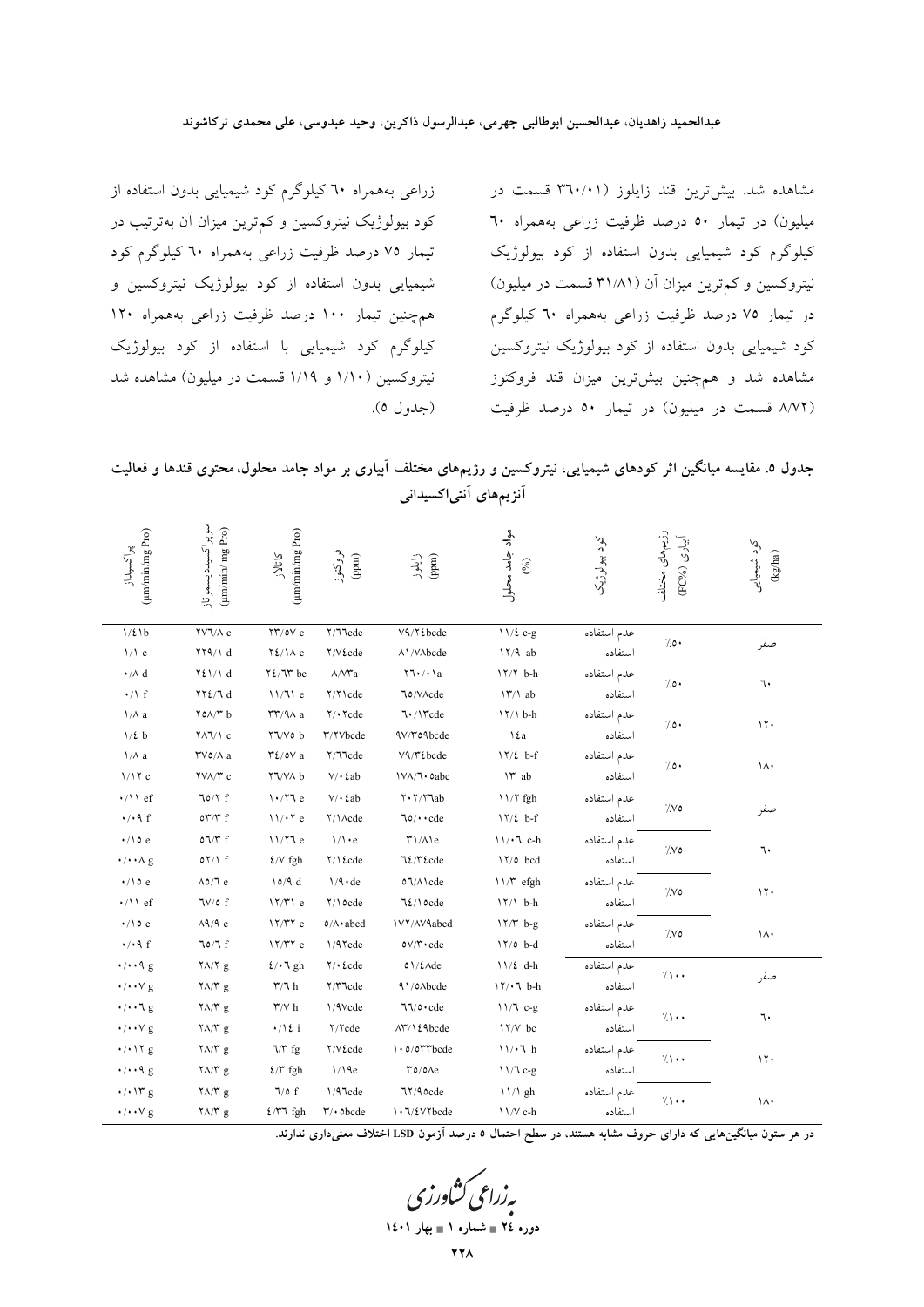## کاربرد کودهای بیولوژیک و شیمیایی بر ویژگیهای مورفولوژیکی، فعالیت آنزیمهای آنتی|کسیدانی و میزان قندهای میوه طالبی رقم احلام تحت رژیمهای مختلف آبیاری

می یابد. در تنش خشکی بیان ژنهای کدکننده آنزیمهای (فروکتوز ۱ و ۲ بیسفسفاتآلدولاز، فروکتوزبیسفسفاتاز و فسفوگلوکوموتاز) درگیر در تولید گلوکز از تریوز فسفاتها كاهش مي يابد. كاهش بيان اين ژنها احتمالاً بهعلت كاهش مقدار تولید تریوزفسفاتها و انتقال آنها از کلروپلاست میباشد در صورتیکه بیان ژنهای مربوط به هیدرولیز ساکارز افزایش مییابد که منجر به افزایش گلوکز و فروکتوز و کاهش ساکارز در برگها می شود (Xue et al., 2008).

بررسی نتایج تجزیه واریانس، نشان داد که دادههای مربوط به اثرهای ساده رژیمهای مختلف آبیاری، کود شیمیایی و کود نیتروکسین برای ظرفیت آنتی|کسیدانی، فعالیت آنزیمهای آسکوربات پراکسیداز، کاتالاز، سوپراکسیددیسموتاز و پراکسیداز در سطح یک درصد معنیدار شد. اثرات متقابل سطوح مختلف رژیمهای ابیاری و کودهای شیمیایی و کود بیولوژیک نیتروکسین تنها برای فعالیت آنزیمهای کاتالاز، سوپراکسید دیسموتاز و پراکسیداز در سطح احتمال یک درصد تأثیر معنی،داری نشان داد. بیشترین میزان کاتالاز (۳٤/٥٧ میکرومول در دقیقه در میلیگرم پروتئین) در تیمار ٥٠ درصد ظرفیت زراعی با ١٢٠و ١٨٠ کیلوگرم در هکتار کود شیمیایی بدون استفاده از کود بیولوژیک نیتروکسین و کم ترین میزان آن (۰/۰۰۷ میکرومول در دقیقه در میلیگرم پروتئین) در تیمار ۱۰۰ درصد ظرفیت زراعی با ۱۸۰ کیلوگرم در هکتار کود شیمیایی بههمراه کود بیولوژیک نیتروکسین مشاهده شد (جدول ٤). اثر سهگانه برهمكنش رژيمهاى مختلف أبيارى، کود بیولوژیک و کود شیمیایی نشان داد که بیشترین میزان سوپراکسیددیسموتاز (۳۷۵/۸ میکرومول در دقیقه در میلیگرم پروتئین) در تیمار ۵۰ درصد ظرفیت زراعی با ۱۸۰ کیلوگرم در هکتار کود شیمیایی بدون استفاده از کود بیولوژیک نیتروکسین و کم ترین میزان

نتايج تجزيه واريانس نشان داد كه اثرات دوگانه رژیمهای مختلف آبیاری با کود نیتروکسین تنها برای قند مانوز در سطح احتمال ٥ درصد تأثیر معنیداری داشته است (جدول ٥). بهطوري6، مشخص شد كه بيشترين میزان قند مانوز (۲۸٦/۷۳۳ قسمت در میلیون) در تیمار ۷۵ درصد ظرفیت زراعی بدون استفاده از کود بیولوژیک نیتروکسین و کم ترین میزان آن (۱۰۷/۰۷ قسمت در میلیون) در تیمار ۱۰۰ درصد ظرفیت زراعی بدون استفاده از کود بیولوژیک نیتروکسین مشاهده شد؛ اگرچه از لحاظ آماری تفاوت معنی<mark>داری با سایر تیمارها نداشت. براساس</mark> نتايج اين پژوهش، با افزايش تنش آبي (٥٠ درصد ظرفيت زراعی) همراه با کودهای شیمیایی و بدون استفاده کود زیستی، میزان قندهای فروکتور و زایلوز افزایش یافته است. مشاهده شد که کودهای زیستی تأثیر چندانی بر میزان قندها ندارد، اما گزارش شده گیاهان تلقیحشده با کودهای زیستی از آب و روابط تغذیهای بهتری استفاده میکنند و میتوانند بهطور موقت از شرایط تنش خشکی فرار کنند و آسیب کم تری ببینید، مقدار قندهای محلول و پرولین در مقایسه با گیاهان غیرتلقیحشده در این گیاهان تلقیح شده با کود زیستی کاهش کمتری داشته است (Javan Gholiloo et al., 2019)، كه با نتايج اين مطالعه مطابقت داشت.

افزایش تجمع قندها در شرایط تنش به تنظیم اسمولالیته در سلولهای گیاه کمک میکنند و باعث حفظ مولکولها و غشای بیولوژیکی میشود. گیاهان همچنین میتوانند با افزایش قندهای محلول در شرایط تنش، ظرفیت ذخیره قندهای محلول خود را برای متابولیسم سلولی حفظ کنند .(Sadras & Milroy, 1996; Javan Gholiloo et al., 2019) بیان شده است که کاهش تثبیت کربن در طی تنش خشکی بهعلت بستهشدن روزنهها وكاهش بيان ژنهاى مربوط به سیکل کلوین، میزان گلوکز و فروکتوز در برگها افزایش

بەزراعى ڭشاورز<sup>.</sup> دوره ٢٤ = شماره ١ = بهار ١٤٠١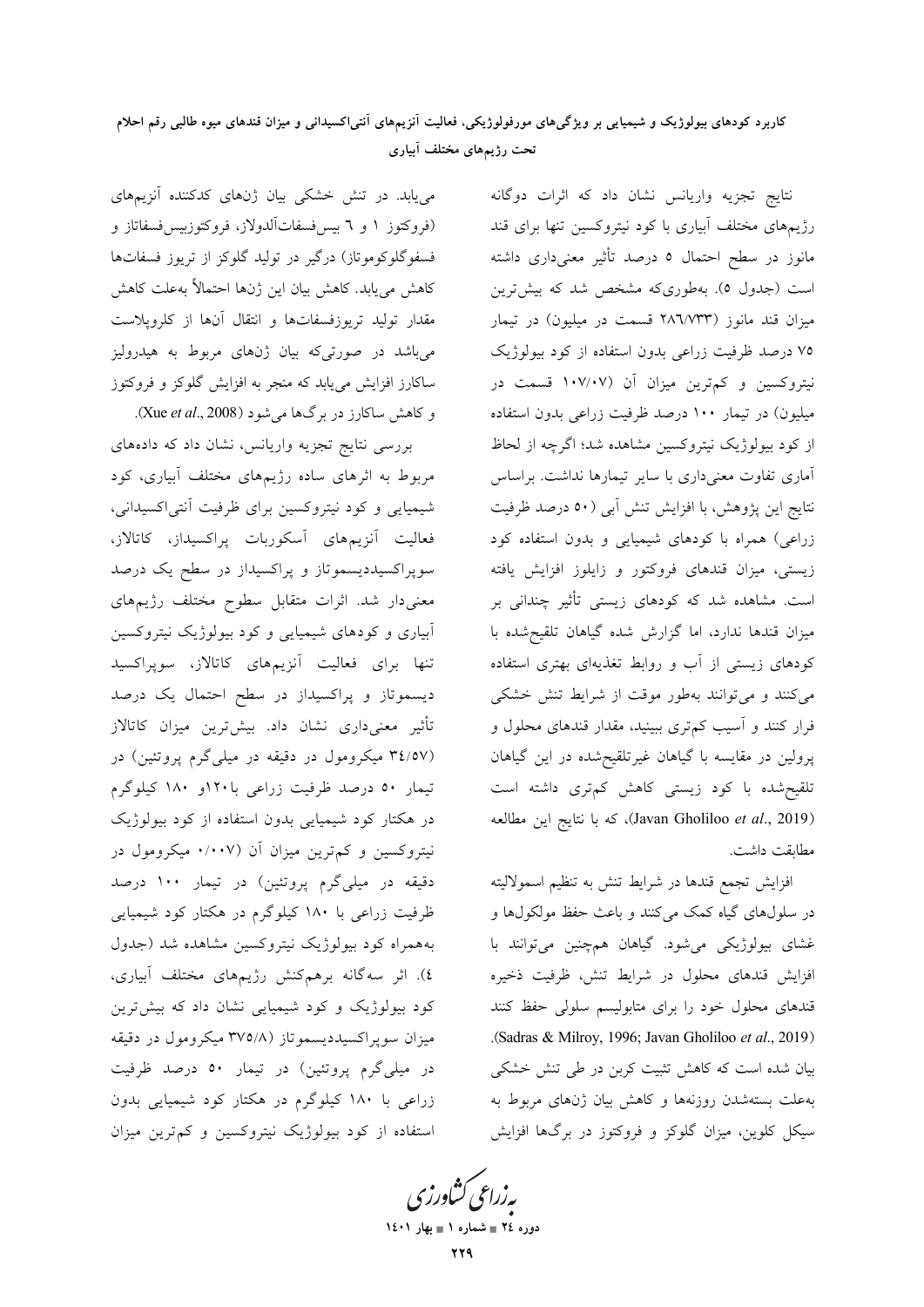و کم ترین میزان آن (١٥/٦) در تیمار ١٠٠ درصد ظرفیت زراعی با استفاده از کود بیولوژیک نیتروکسین مشاهده شد (جدول ٥).

نتايج تجزيه واريانس اثر دوگانه رژيمهاي مختلف أبياري با کودهای شیمپایی برای ظرفیت آنتی|کسیدانی و آسکوربات پراکسیداز در سطح یک درصد معنیدار شد. بیشترین میزان آنتی|کسیدان (٥٢/٥) در تیمار ٥٠ درصد ظرفیت زراعی بههمراه ۱۲۰ کیلوگرم در هکتار کود شیمیایی و کمترین میزان آن (١٤/٦) در تیمار ١٠٠ درصد ظرفیت زراعی بههمراه ٦٠ کیلوگرم در هکتار کود شیمیایی مشاهده شد (جدول ٦).

مشخص شد که بیشترین میزان اسکوربات پراکسیداز (۹۰۹/۹ میکرومول آب در دقیقه در واحد در میلی گرم پروتئین) در تیمار ۵۰ درصد ظرفیت زراعی بههمراه ٦٠ کیلوگرم در هکتار کود شیمیایی و کمترین میزان آن (۸۲/٦ میکرومول در دقیقه در میلیگرم پروتئین) در تیمار ۱۰۰ درصد ظرفیت زراعی بههمراه ۲۰ کیلوگرم در هکتار کود شیمیایی بهدست آمد (جدول ٦). آن (۲۸/۲ میکرومول در دقیقه در میلیگرم پروتئین) در تیمار ۱۰۰ درصد ظرفیت زراعی بدون استفاده از کود شیمیایی و بیولوژیک مشاهده شد (جدول ٤). همچنین مشخص شد که بیشترین میزان پراکسیداز (۱/۸ میکرومول در دقیقه در میلی گرم پروتئین) در تیمار ۵۰ درصد ظرفیت زراعی با ۱۲۰ و ۱۸۰ کیلوگرم در هکتار کود شیمیایی بدون استفاده از کود بیولوژیک نیتروکسین و کم ترین میزان آن (۰/۰۰۷ میکرومول در دقیقه در میلیگرم پروتئین) در تیمار ۱۰۰ درصد .<br>ظرفیت زراعی با ۱۸۰ کیلوگرم در هکتار کود شیمیایی بههمراه کود بیولوژیک نیتروکسین مشاهده شد (جدول ٥). نتايج تجزيه واريانس نشان داد كه اثرات دوگانه رژیمهای مختلف آبیاری با کود نیتروکسین برای ظرفیت آنتی|کسیدانی در سطح یک درصد تأثیر معنی داری داشته است. بهطوری که بیش ترین میزان ظرفيت آنتي|كسيداني (٤٩/٥) در تيمار ٥٠ درصد ظرفيت زراعي بدون كاربرد كود بيولوژيك نيتروكسين

|                                      |                                              |                                               | آسكوربات پراكسيداز                        |                 |                      |
|--------------------------------------|----------------------------------------------|-----------------------------------------------|-------------------------------------------|-----------------|----------------------|
|                                      | کود شیمیایی (kg/ha)                          |                                               |                                           | رژیمهای مختلف   | صفات                 |
| $\lambda$                            | $\gamma$ .                                   | ٦.                                            | $\bullet$                                 | آبیاری (FC %)   |                      |
| $V\Upsilon/T$ le                     | V0/VAe                                       | $V/\sqrt{9}$                                  | $V$ ٥/ $\wedge$ · e                       | 70.             |                      |
| 127/12                               | 172/27c                                      | 177/4                                         | 117/A7d                                   | 0 ⁄∖′           | سطح برگ              |
| <b>IAY/VJa</b>                       | $1Vq/\tau \cdot ab$                          | $1V9/Y1^{ab}$                                 | $V2/T \cdot b$                            | $7 \cdot \cdot$ | (cm <sup>2</sup> )   |
| $\uparrow\uparrow/\bullet\uparrow f$ | $Y\ell/Y$                                    | $Y \xi / T T^f$                               | $\Upsilon \Upsilon / \Upsilon \Upsilon f$ | 70.             |                      |
| $21/\Lambda$ rc                      | $\mathfrak{t} \cdot / \cdot \cdot \text{cd}$ | $\Upsilon V/\mathfrak{o} \bullet^{\text{de}}$ | $\mathsf{r}\mathfrak{t}/\mathsf{v}$       | 0 ⁄∖′           | تعداد گر ه           |
| $o \frac{q}{r}$                      | $0\Lambda/\delta \cdot a$                    | $0\xi/0 \cdot b$                              | 07/0 b                                    | $7 \cdot \cdot$ | Node No.             |
| 29/A b                               | $\mathfrak{d}\,\mathsf{Y}/\mathfrak{d}$ a    | $\mathbf{Y}\Lambda/\mathbf{I}$ d              | $2 \cdot 9$ cd                            | 70.             |                      |
| $2 \cdot 7$ cd                       | 27/7c                                        | $\upmu$ / $\upmu$ <sup>e</sup>                | $\uparrow\uparrow/\uparrow$ e             | 0 ⁄∖′           | ظرفيت أنتى اكسيداني  |
| $\lambda/\nu f$                      | $19/V$ f                                     | $12/7$ $s$                                    | $\sqrt{\alpha} g$                         | $7 \cdot \cdot$ | $(\%DPPHsc)$         |
| 9.9/9.2                              | 9.7/1 a                                      | $V \setminus 0/T$ <sup>c</sup>                | $V$ $OY/Y$ b                              | 70.             |                      |
| $\tau\tau\tau$ /0 d                  | $\gamma \gamma / \Lambda d$                  | $1V\ell/9$ <sup>e</sup>                       | $1\lambda\ell/\mathbf{r}$ e               | 0 ⁄∖′           | أسكوربات پراكسيداز   |
| 112/9f                               | 117/9f                                       | $AY/7$ <sup>g</sup>                           | $\lambda\lambda/\lambda$ g                | $7 \cdot \cdot$ | $(\mu m/min/mg$ Pro) |

جدول ٦. برهم کنش اثر رژیمهای مختلف آبیاری و کود شیمیایی بر برخی صفات مورفولوژیک، ظرفیت آنتی اکسیدانی و آنزیم

در هر ستون میانگینهایی که دارای حروف مشابه هستند. در سطح احتمال ۵ درصد آزمون LSD اختلاف معنیداری ندارند.

**یه زراعی کشاورزی** دوره ٢٤ = شماره ١ = بهار ١٤٠١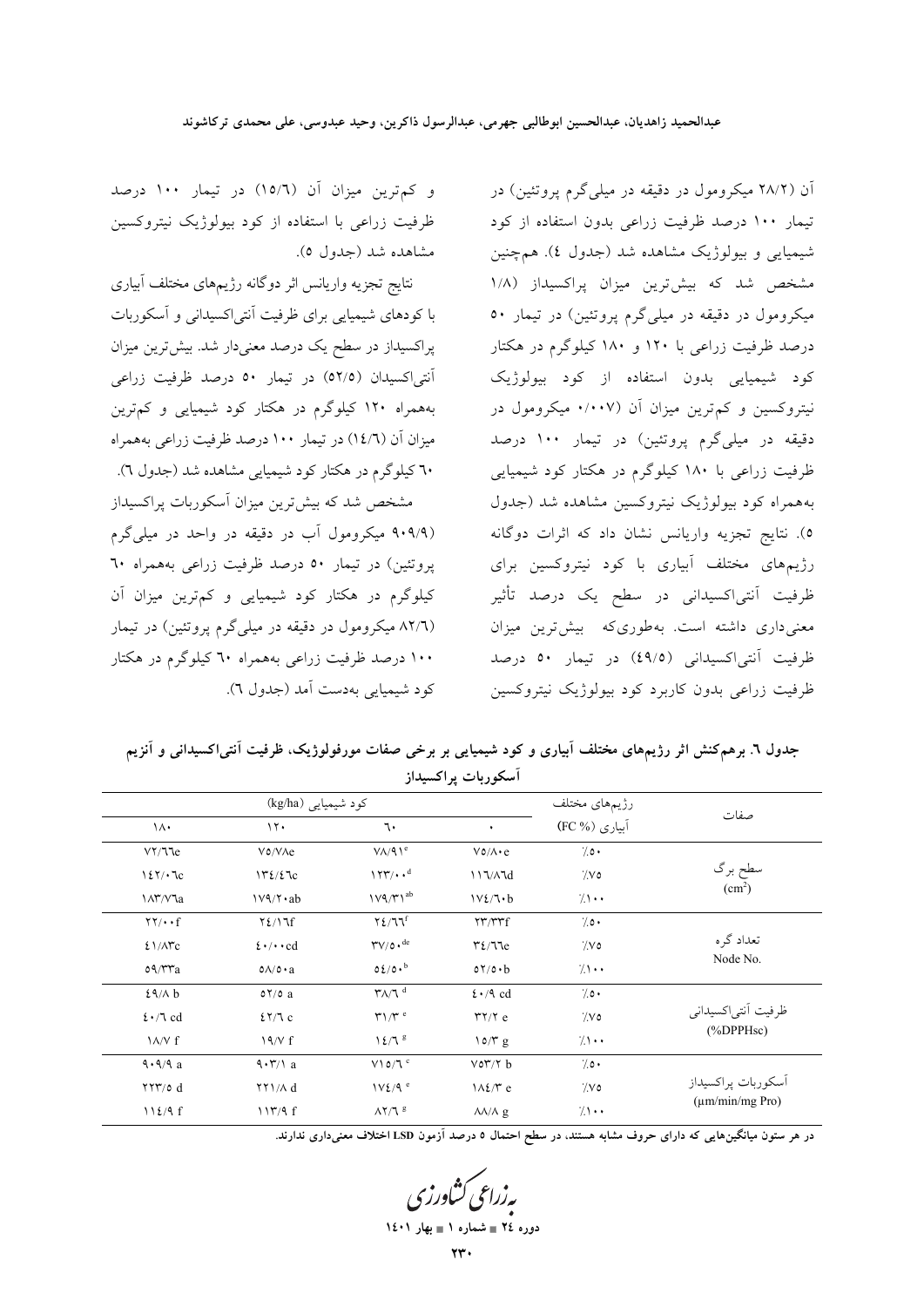نتایج تجزیه واریانس نشان داد که اثر دوگانه رژیمهای مختلف آبیاری با کودهای شیمیایی و نیتروکسین برای ظرفیت آنتی|کسیدانی و آنزیم آسکوربات پراکسیداز در سطح احتمال یک درصد معنیدار گردید. بيش ترين ميزان آنتي اكسيداني (٥٢/٥) با استفاده ١٢٠ کیلوگرم در هکتار کود شیمیایی بدون و با استفاده از کود بیولوژیک نیتروکسین و کم ترین میزان آن (۳۲/۲ و ۳۱/۲) در بدون کود شیمیایی و ٦٠ کیلوگرم در هکتار کود شیمیایی با استفاده از کود بیولوژیک نیتروکسین مشاهده شد (جدول ۷).

در نتایج برهمکنش اثر دوگانه کودهای شیمیایی و بیولوژیک بیش ترین میزان آسکوربات پراکسیداز (٤٤٧/٦ میکرومول در دقیقه در میلیگرم پروتئین) در ۱۸۰ کیلوگرم در هکتار کود شیمیایی بدون استفاده از کود بیولوژیک نیتروکسین و کم ترین میزان آن (۲۹٦/۹ میکرومول در دقیقه در میلیگرم پروتئین) با استفاده از کود بیولوژیک نیتروکسین با کاربرد ٦٠ کیلوگرم در هکتار کود شیمیایی مشاهده شد (جدول ۷). تنش خشکی موجب افزایش فعالیت أنتی|کسیدان میوه شد، بهطوری که بیش ترین میزان آن در آبیاری ٥٠ درصد ظرفیت زراعی

|  | مشاهده شد. مشاهده شد که کودهای زیستی تأثیر چندانی    |  |                                   |  |  |
|--|------------------------------------------------------|--|-----------------------------------|--|--|
|  | بر میزان فعالیت آنزیمها ندارد، اما با افزایش تنش آبی |  |                                   |  |  |
|  |                                                      |  | ظرفیت آنتی کسیدانی افزایش مییابد. |  |  |

بیان شده که توانایی گیاه در مواجهه با تنش خشکی با تغییر در ترکیبات شیمیایی و تولید طیف متنوعی از متابولیتهای ثانویه رخ میدهد. گیاهان برای کاهش آسیبهایی غشای سلولی ناشی از رادیکالهای آزاد با افزایش تجمع ترکیبات ثانویه از یک سیستم آنتیاکسیدانی استفاده میکنند تا شرایط تنش را کاهش دهند ( .Terzi et al 2010). با تجمع رادیکالهای آزاد در شرایط تنش گیاه آسیب می بیند و ترکیباتی که اغلب متابولیتهای ثانویه هستند را تولید میکنند که این ترکیبات آسیب ناشی از رادیکالهای آزاد را كاهش مى دهند (Gharibi et al., 2015). در واقع ROS تولیدی توسط تنشهای مختلف از جمله خشکی از طريق تخريب نوكلئيك اسيدها، اكسيداسيون پروتئينها و پراکسیداسیون لیپیدها روی بسیاری از جنبههای عملکردی سلولها اثر میگذارند (Zhanassova et al., 2021). بنابراین گیاه برای مقابله با این گونههای فعال اکسیژن و حفظ بقا مجبور به استفاده از یک سیستم دفاعی آنتی|کسیدانی در برابر گونههای فعال اکسیژن مے شود.

|                          |                                          | کود شیمیایی(kg/ha)                        |                                                | کو د بيولوژيک            | صفات                     |
|--------------------------|------------------------------------------|-------------------------------------------|------------------------------------------------|--------------------------|--------------------------|
| ١٨٠                      | ۱۲۰                                      | ٦.                                        | صفه                                            |                          |                          |
| 177/77b                  | $17.70$ $\ell$ bc                        | $110/0 \text{Acd}$                        | $\cdot$ ۹/۳۳d                                  | عدم استفاده كود بيولوژيك | سطح برگ                  |
| $\frac{14}{4}$           | $\Upsilon$ ۹/۰ $\Lambda$ a               | $\frac{14}{100}$                          | $\Upsilon$                                     | استفاده کود بیولوژیک     | (cm <sup>2</sup> )       |
| 29/A b                   | 07/0a                                    | $\mathsf{Y} \wedge \mathsf{Y} \mathsf{d}$ | $2 \cdot 9$ cd                                 | عدم استفاده كود بيولوژيك | ظرفيت أنتىاكسيداني       |
| $2 \cdot 7$ cd           | 27/Tc                                    | $\mathsf{r}\mathsf{1}/\mathsf{r}$ e       | $\mathsf{r}\mathsf{y}\mathsf{y}$ e             | استفاده کود بیولوژیک     | $(\%DPPHsc)$             |
| EV/Ta                    | 227/7a                                   | $\Gamma$ <sup>o</sup> $\sqrt{2}$ c        | $\mathsf{r} \vee \mathsf{v} \wedge \mathsf{b}$ | عدم استفاده كود بيولوژيك | أسكوربات يراكسيداز       |
| $Y\Lambda\chi/\Lambda b$ | $\Upsilon \wedge \Upsilon / \Upsilon$ cd | YQVQd                                     | $\mathbf{r} \cdot \mathbf{v}/\mathbf{d}$       | استفاده کود بیولوژیک     | $(\mu m / min / mg Pro)$ |

جدول ۷. برهمکنش اثر کود بیولوژیک نیتروکسین و کود شیمیایی بر میزان سطح برگ، ظرفیت آنتی/کسیدان و آنزیم آسکوربات پراکسیداز

در هر ستون میانگینهایی که دارای حروف مشابه هستند. در سطح احتمال ۵ درصد آزمون LSD اختلاف معنیداری ندارند.

**یه زراعی کشاورز<sup>م</sup>** دوره ٢٤ = شماره ١ = بهار ١٤٠١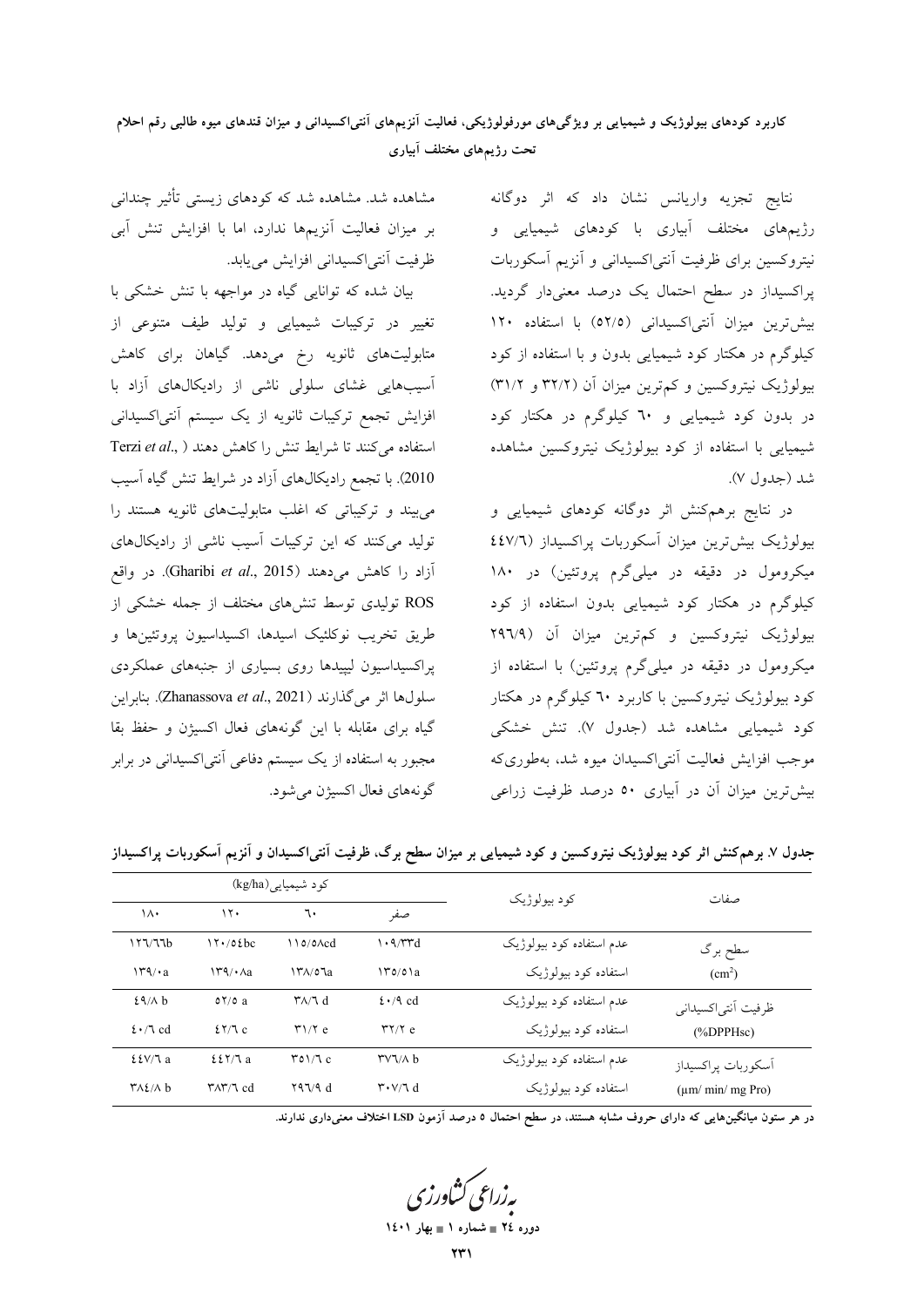کاهش میزان هیدروژن پراکسید حاصل از متابولیسم سلولی از آسیبرسیدن به بافت جلوگیری میکند. آنزیم پراكسيداز نقش جاروبكردن هيدروژن پراكسيد بهعهده دارد و میتواند نقش ویژهای در تنظیم میزان ROS در شرايط تنش داشته باشند (Gill & Tuteja, 2010). پژوهشگران نشان دادهاند که غلظت آنزیمهای أنتي|كسيداني در شرايط تنش دو برابر شده و لذا باعث افزایش مقاومت به تنشرهای اکسیداتیو می شوند و از طرفی تنش کم آبی میزان فعالیت آنزیمهای کاتالاز و سوپراکسیددیسموتاز را افزایش میدهد که مطابق با نتایج اين پژوهش است (Lascano et al., 2005).

### ٤. نتىچە گېرى

براساس نتایج میتوان بیان کرد رژیمهای مختلف آبیاری سبب کاهش رشد و عملکرد شد. با کاربرد کودهای زیستی همراه کودهای شیمیایی اثرات مضر تنش آبی روی گیاه طالبی کاهش یافت و موجب تعدیل اثرات تنش کمأبی شد. با توجه به اینکه صفات مورفولوژیکی در تیمار کود شیمیایی بههمراه استفاده از کود نیتروکسین در شرایط ۱۰۰ درصد آبیاری بهدست آمد و همچنین کاربرد کودهای شیمیایی و زیستی میزان قند میوه را افزایش داد، بنابراین استفاده از کودهای شیمیایی بههمراه کاربرد کود زیستی نیتروکسین در کشت طالبی توصیه می شود. همچنین کودهای زیستی بهعنوان یک راهبرد مناسب در جهت افزایش کیفیت میوه در نظر گرفته می شود. با توجه به نتایج این پژوهش، بهطورکلی می توان بیان کرد که برای عملکرد بهتر در تنش آبی، مصرف کودهای شیمیایی و کودهای زیستی میتواند اثربخش باشد، بهطوریکه کاربرد تلفیقی کودهای شیمیایی بههمراه کود زیستی اثر معنیداری بر صفات مورفولوژیک، قند میوه و فعالیت آنزیمهای آنتی اکسیدان داشتند.

بهعبارت ديگر، تجمع گونههای فعال اکسیژن القاشده توسط تنش بهوسيله سيستم أنتى اكسيدانى خنثى مى شود. نتايج اين پژوهش با يافتههاى Klunklin & Savage (2017) روى گوجەفرنگى، Mohamed & Akladious (2014) روى سويا مطابقت دارد. آنها نيز افزايش فعاليت آنتیاکسیدان در اثر تنش خشکی را گزارش کردند. براساس نتايج اين پژوهش، با افزايش تنش آبي (٥٠ درصد ظرفیت زراعی) همراه با کودهای شیمیایی و بدون استفاده کود زیستی، آنزیمهای آنتی اکسیدانی POD. SOD ،APX و CAT افزايش يافته است. همچنين .2005) Turkan et al (2005) گزارش کردند که در تنش خشکی تعداد آنزیمهای آنتی|کسیدانی افزایش مییابد که با نتایج این مطالعه مطابقت داشت، افزایش فعالیت آنزیمهای آنتی|کسیدان باعث محافظت بیش تر از گیاه در شرایط تنش میشود. کاتالاز و SOD رادیکال های سمی  $O_2$  را به H2O2 تبدیل میکنند. آنزیمهای آنتی اکسیدان پراکسید هیدروژن را به آب و اکسیژن تجزیه کرده و اثرات مضر آن را كاهش مى دهند (Ozkur et al., 2009).

در شرایط تنشهای محیطی تولید ROS در گیاهان افزایش می،یابد که به غشای سلولی صدمه وارد کرده و باعث ازبین رفتن ساختار کلروفیل می شود. گیاهان یکسری مکانیسمهای آنزیمی و غیرآنزیمی برای ازبینبردن این رادیکالهای آزاد یا غیرفعال کردن این رادیکالها دارند. در سلولهای گیاهی، آنزیمهای آنتیاکسیدان از قبیل سوپراکسید دیسموتاز، پراکسیداز و کاتالاز فعالیت دارند که بهعنوان یک سیستم دفاعی عمل میکنند و رادیکالهای آزاد را از بین میبرند و سلول را در برابر Zahedyan et al., ) اسيب اكسيداتيو حفاظت مى كنند 2021). آنزیم کاتالاز عمل دیسموتاسیون هیدروژن پراکسید به اکسیژن و آب را کاتالیز میکند. افزایش فعالیت کاتالاز در گیاهان یک ویژگی سازشی بوده و با

یه زراعی کشاورزی دوره ٢٤ = شماره ١ = بهار ١٤٠١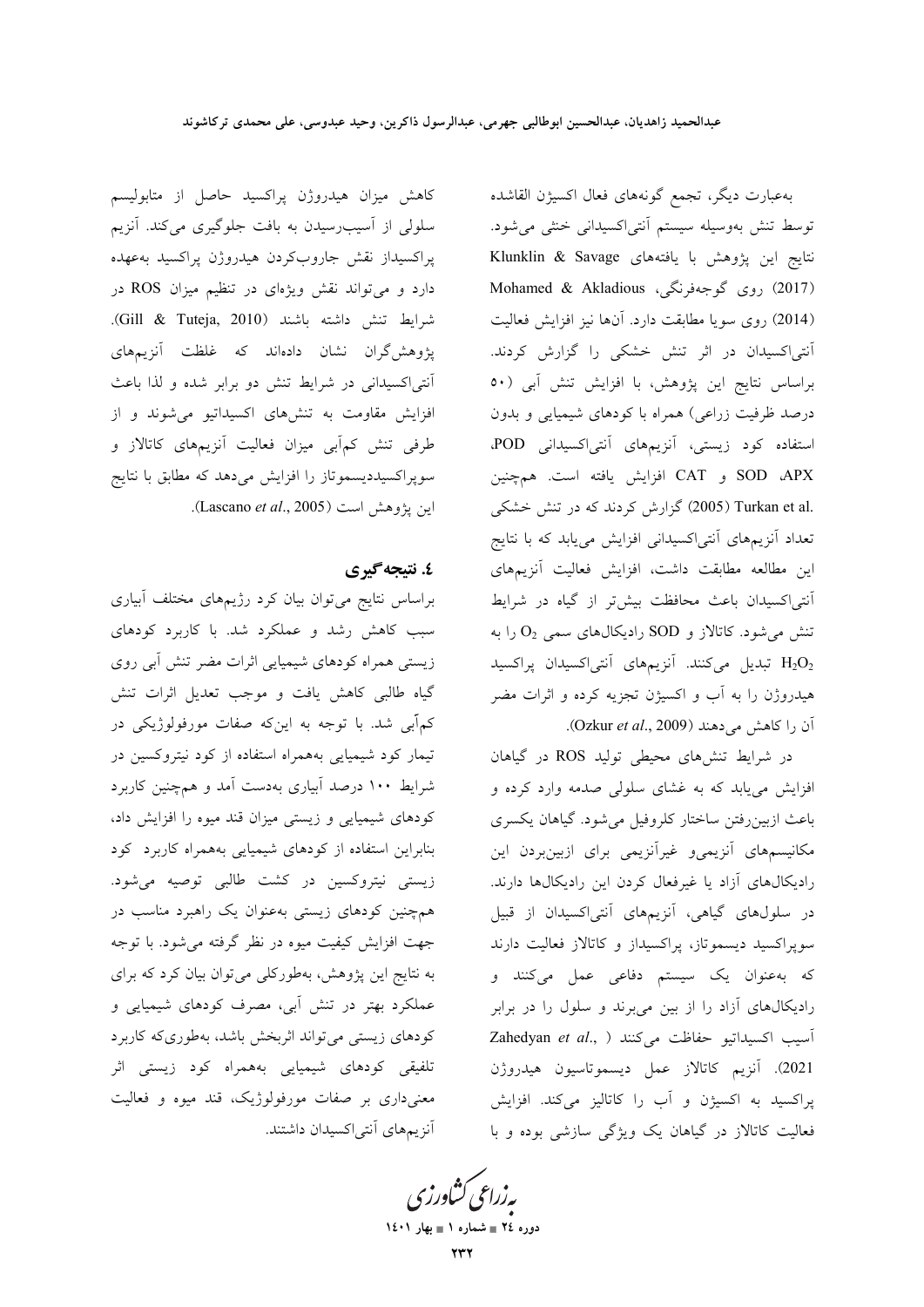کاربرد کودهای بیولوژیک و شیمیایی بر ویژگیهای مورفولوژیکی، فعالیت انزیمهای انتیlکسیدانی و میزان قندهای میوه طالبی رقم احلام

تحت رژیمهای مختلف آبیاری

oil of fennel. *Iranian Journal of Medicinal and Aromatic Plants, 24,* 396-413.

- El-Sayed, S.F., Abdel-Wahab, A., & El-Taweel, H. H. (2016). Effect of bio-fertilization and sterilization on cucumber production under plastic house conditions. *Middle East Journal, 5(2),* 186-200.
- Fariduddin, Q., Varshney, P., Yusuf, M. & Ahmad, A. (2013). Polyamines: potent modulations of plant responses to stress. *Journal of Plant Interactions, 8,* 1-16.
- Farokhian, S., Tohidi Nejad, E., & Mohamadi Nejad, G. (2021). Studying the effect of bio-fertilizers on the yield of *Sesamum indicum* genotypes under drought stress. *Central Asian Journal of Plant Science Innovation*, *1*(1), 32-38.
- Farshi, A.A. (1998). *An estimate of water requirement of main field crops and orchards in Iran*. Agriculture Education Press, Volume 2. 648 P. (in Persian)
- Garibi, S., Sayed-Tabatabaei, B. E., & Saeidi, G.<br>(2015). Comparison of essential oil Comparison of essential oil composition, flavonoid content and antioxidant activity in eight achillea species. *Journal of Essential Oil-Bearing Plants, 18(6),* 1382-1394.
- Ghanati, F., Morita, A., & Yokota, H. (2002). Induction of suberin and increase of lignin content by excess boron in tobacco cells. *Soil Science and Plant Nutrition, 48,* 357–364.
- Gill, S. S., & Tuteja, N. (2010) Reactive oxygen species and antioxidant machinery in abiotic stress tolerance in crop plants. *Plant Physiology and Biochemistry, 48,* 909-930.
- Gutierrez-Manero, F. J., Ramos-Solano, B., Probanza, A., Mehouachi, J., Tadeo, F. R., & Talon, M. (2001). The plant-growth promoting rhizobacteria *Bacillus pumilus* and *Bacillus licheniformis* produce highamounts of physiologically active gibberellins*. Physiologia Plantarum, 111,* 206-211.
- Han, H. S., & Lee, K. D. (2006). Effect of inoculation with phosphate and potassium coinsolubilizing bacteria on mineral uptake and growth of pepper and cucumber. *Plant, Soil and Environment 52,* 130-136.
- Javan Gholiloo, M., Yarnia, M., Ghorttapeh, A. H., Farahvash, F., & Daneshian, A. M. (2019). Evaluating effects of drought stress and biofertilizer on quantitative and qualitative traits of valerian (*Valeriana officinalis* L.). *Journal of Plant Nutrition*, *42(13),* 1417-1429.
- Kader, M. A. (2002). Effects of Azotobacter inoculant on the yield and nitrogen uptake by wheat. *Journal of Biological Sciences, 2*, 259-261.

**0. تشکر و قدردانی** از دانشگاه آزاد اسلامی واحد علوم و تحقیقات تهران و همچنین از تمام افرادی که ما را در انجام این طرح پژوهشی یاری نمودند، تشکر و قدردانی میگردد.

### ٦. تعارض مناف*ع*

هيچگونه تعارض منافع توسط نويسندگان وجود ندارد.

### **D.
2 7.**

- Abou El-Yazied, A., El-Kassas, A., Abdalla, M. Y. H., & El-Moslemany, M. Z. M. (2012). Response of cantaloupe hybrids to nitrogen fertilization levels under natural infection with *Monosporascus cannonballus*. *Australian Journal of Basic and Applied Science*, *6(3),* 1- 11.
- Adibah, M. S. R., & Ainuddin, A. N. (2011). Epiphytic plants responses to light and water stress. *Asian Journal of Plant Sciences. 10*, 97- 107.
- Azab, E. (2016). Effect of Water Stress and Biological Fertilization on Maize Growth, Chemical Composition and Productivity in Calcareous Soil. American, *Journal of Plant Physiology, 11,* 1-11.
- Barbara, E. K., Nora, L. E., & Edith, S. (2014). Compartment specific response of antioxidants to drought stress in Arabidopsis. *Plant Science, 227,* 133-144.
- Cakmak, I., & Horst, W. (1991). Effect of aluminium on lipid peroxidation, superoxide dismutase, catalase and peroxidase activities in root tip of soybean (*Glysine max* L.). *Plant Physiology, 83*, 463-468.
- Castellanos, M.T., Cabello, M.J., Cartagena, M.D.C., Tarquis, A.M., Arce, A., & Ribas, F. (2011). Growth dynamics and yield of melon as influenced by nitrogen fertilizer. *Journal of Agricultural Science, 68(2),* 191-199.
- Cvelbar Weber, N., Koron, D., Jakopič, J., Veberič, R., Hudina, M., & Baša Česnik, H. (2021). Influence of nitrogen, calcium and nano-fertilizer on strawberry (*Fragaria*×*ananassa* Duch.) fruit inner and outer quality. *Agronomy*, *11*(5), 997.
- Darzi, M. T., Ghalavand, A., Sephidkan, F., & Rejali, F. (2008). Effect of mycorrhiza, vermicompost and biological phosphate fertilizer on the quality and quantity of essential

به زراعی کشاورزی

**1401  1 - 24 -**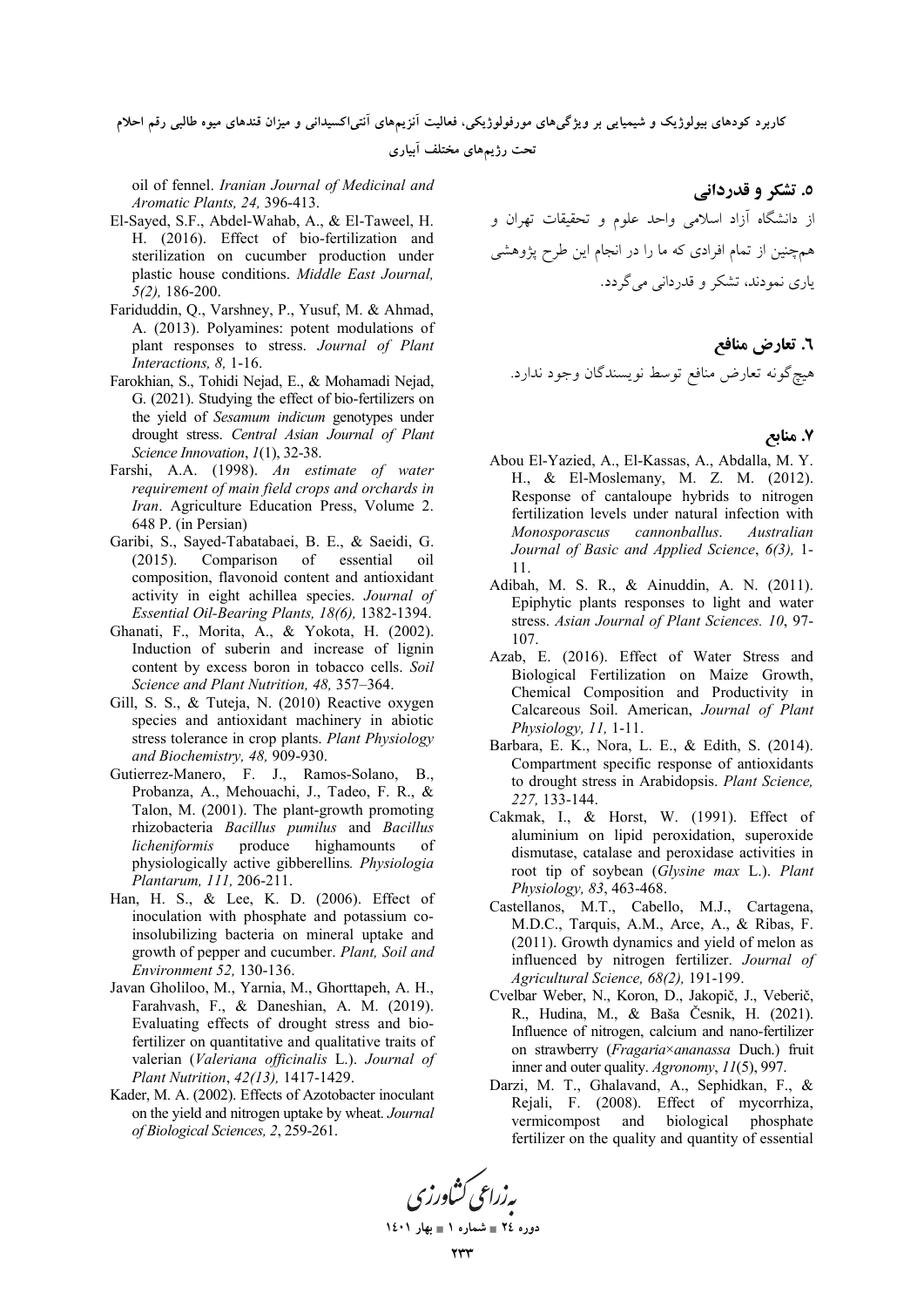عبدالحميد زاهديان، عبدالحسين ابوطالبي جهرمي، عبدالرسول ذاكرين، وحيد عبدوسي، على محمدى تركاشوند

- Kader, M. K., Mmian, H., & Hoyue, M.S. (2002). Effects of Azotobacter inoculants on the yield and nitrogen uptake by wheat. *Journal of Biological Sciences, 2,* 250-261.
- Kennedy, I. R., Choudhury, M. A., & Kecskes, M. L. (2004). Non-symbiotic bacterial diazotrophs in crop-farming systems: can their potential for plant growth promotion be better exploited. *Soil Biology Biochemistry, 36,* 1229-1244.
- Keshavarzpour, F., & Rashidi, M. (2011)*.* Response of crop yield and Yield Components of Cantaloupe to Drought Stress. *World Applied Sciences Journal, 15(3)*, 382-385.
- Khalifa, R. M. (2020). Effect of different irrigation water levels and bio-minerals fertilization on fruit yield, quality and water productivity of watermelon grown on sandy soil, Egypt. *Egyptian Journal of Soil Science*, *60*(3), 231-246.
- Khan, S., Bano, A., Ud-din, J., & Gurmani, A. (2012). Abscisic acid and salicylic acid seed treatment as potent inducer of drought tolerance in wheat (*Triticum aestivum* L.). *Pakistan Journal of Botany, 44,* 43-49.
- Kilic, N., Burgut, A., Gündesli, M. A., Nogay, G., Ercisli, S., Kafkas, N. E., & Szopa, A. (2021). The effect of organic, inorganic fertilizers and their combinations on fruit quality parameters in strawberry. *Horticulturae*, *7*(10), 354.
- Kirkham, M. B. (2016). *Elevated carbon dioxide: impacts on soil and plant water relations. Boca Raton*. CRC Press. 415 pages.
- Klunklin, W., & Savage, G. (2017). Effect on quality characteristics of tomatoes grown under well-watered and drought stress conditions. *Foods, 6(56),* 1-10.
- Kusaka, M., Lalusin, A. G., & Fujimura, T. (2005). The maintenance of growth and turgor in pearl millet (*Pennisetum glaucum*) cultivars with different root structures and osmo-regulation under drought stress. *Plant Science, 168,* 1-14.
- Lascano, H. R., Antonicelli, G. E., Luna, C. M., Melchiorre, M. N., Gomez, L. D., Racca, R. W., Trippi, V. S., & Casano, L. M. (2005). Antioxidant system response of different wheat cultivars under drought: filed and in vitro studies. *Functional Plant Biology, 28,* 1095-1102.
- Mahfouz, S. A., & Sharaf-Eldin, M. A. (2007). Effect of mineral vs. biofertilizer on growth, yield, and essential oil content of fennel (*Foeniculum vulgare* Mill.). *International Agrophysics, 21,* 361-366.
- Mishra, A., Prasad, K., & Rai, G. (2010). Effect of biofertilizer inoculations on growth and yield of dwarf field pea (*Pisum sativum* L.) in conjunction with different doses of chemical

fertilizers. *Journal Agronomy, 9*, 163-168.

- Mohamed, H. I., & Akladious, S. A. (2014). Influence of garlic extract on enzymatic and non-enzymatic antioxidants in soybean plants (Glycine max) grown under drought stress. *Life Science, 11(3),* 46-58.
- Nastari Nasrabadi, H., & Saberali, S. F. (2020). Effect of bio-fertilizer and salicylic acid on some physiological traits of melon under salinity stress. *Journal of Horticultural Science*, *34*(1), 131-144 (in Persian).
- Negi, Y. K., Sajwan, P., Uniyal, S., & Mishra, A. C. (2021). Enhancement in yield and nutritive qualities of strawberry fruits by the application of organic manures and biofertilizers. *Scientia Horticulturae*, *283*, 110038.
- Omidbaygi, R., Hassani, A., & Sefidkon, F. (2003). Essential oil content and composition of sweet Basil *(Ocimum basilicum)* at different irrigation regimes. *Journal of Essential Oil Bearing Plants, 6,*104-108.
- Ozkur, O., Ozdemir, F., Bor, M., & Turkan, I. (2009). Physiochemical and antioxidant responses of the perennial xerophyte *Capparis ovata* to drought. *Environmental and Experimental Botany, 66(3),* 487-492.
- Peiris, H. S., Dull, G. C., Leffler, R. G., & Kays, S. J. (1999). Spatil variability of soluble solids or drymatter content within individual fruits, bulbs, or tubers: implication for the development and use of NIR spectrometric techniques. *Horticultural Science, 34,* 114-118.
- Penella, C., Nebauer, S. G., San Bautista, A., López-Galarza, S., & Calatayud, Á. (2014). Rootstock alleviates induced water stress in grafted pepper seedlings: physiological responses. *Journal of Plant Physiology, 171(10), 842-851.*
- Sadras, V. O., & Milroy, S. P. (1996). Soil-water thresholds for the responses of leaf expansion and gas exchange: A review. *Field Crops Research, 47(2-3),* 253-266.
- Shaalan, M. N. (2005). Influence of biofertilizers and chicken manure on growth, yield and seeds quality of (*Nigella sativa* L.) plants. *Egyptian Journal of Agricultural Research, 83*, 811–28.
- Sreevalli, Y., Baskaran, K., Chandrashekara, R. S., & Kulkarni, R. N. (2000). Preliminary observations on the effect of irrigation frequency and genotypes on yield and alkaloid concentration in periwinkle. *Preliminary observations on the effect of irrigation frequency and genotypes on yield and alkaloid concentration in periwinkle. Journal of Medicinal and Aromatic Plant Science, 22*(4a), 356-358.

به زراعی کشاورزی **1401 
 1 - 24 -**